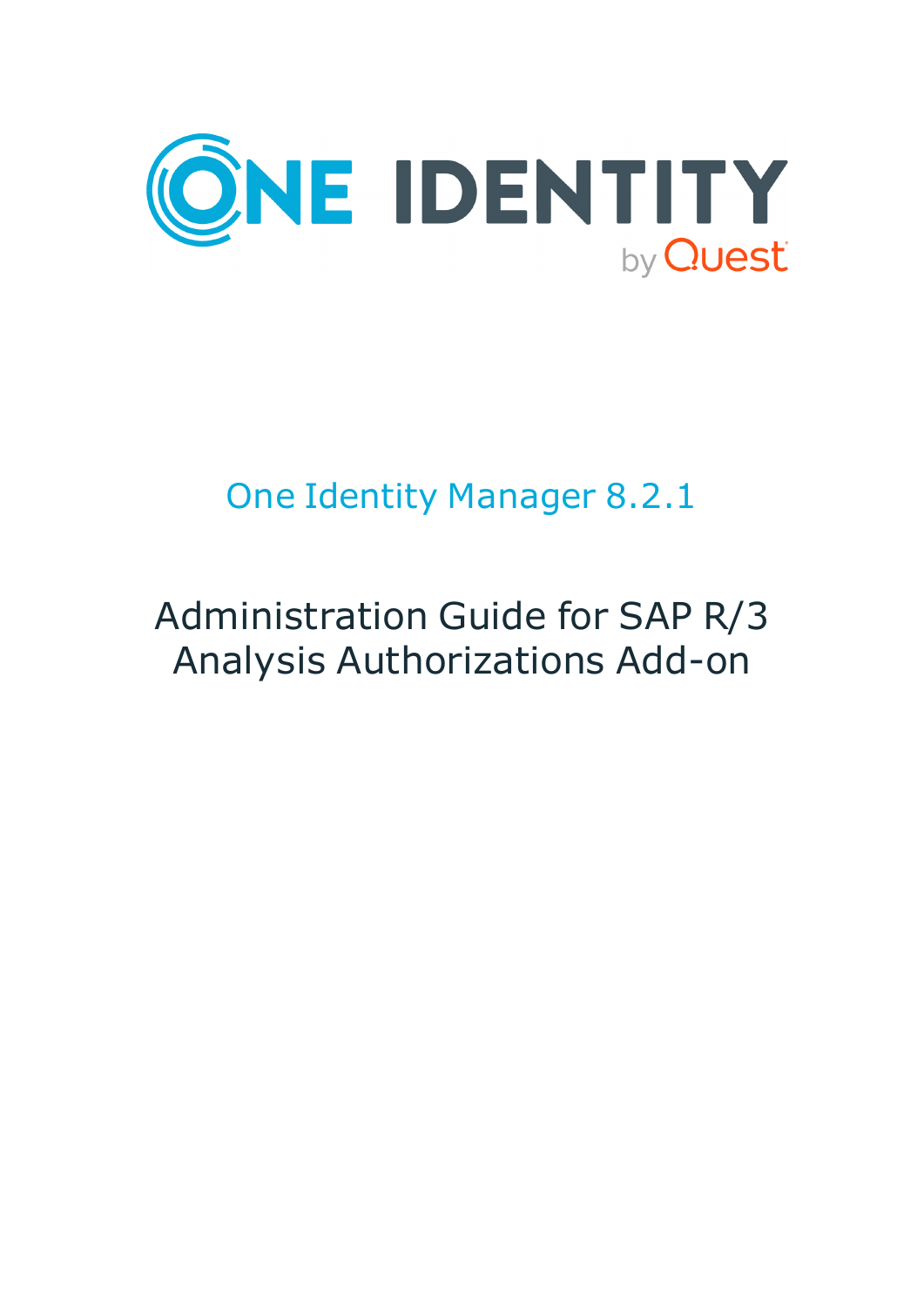#### **Copyright 2022 One Identity LLC.**

#### **ALL RIGHTS RESERVED.**

This guide contains proprietary information protected by copyright. The software described in this guide is furnished under a software license or nondisclosure agreement. This software may be used or copied only in accordance with the terms of the applicable agreement. No part of this guide may be reproduced or transmitted in any form or by any means, electronic or mechanical, including photocopying and recording for any purpose other than the purchaser's personal use without the written permission of One Identity LLC .

The information in this document is provided in connection with One Identity products. No license, express or implied, by estoppel or otherwise, to any intellectual property right is granted by this document or in connection with the sale of One Identity LLC products. EXCEPT AS SET FORTH IN THE TERMS AND CONDITIONS AS SPECIFIED IN THE LICENSE AGREEMENT FOR THIS PRODUCT, ONE IDENTITY ASSUMES NO LIABILITY WHATSOEVER AND DISCLAIMS ANY EXPRESS, IMPLIED OR STATUTORY WARRANTY RELATING TO ITS PRODUCTS INCLUDING, BUT NOT LIMITED TO, THE IMPLIED WARRANTY OF MERCHANTABILITY, FITNESS FOR A PARTICULAR PURPOSE, OR NON-INFRINGEMENT. IN NO EVENT SHALL ONE IDENTITY BE LIABLE FOR ANY DIRECT, INDIRECT, CONSEQUENTIAL, PUNITIVE, SPECIAL OR INCIDENTAL DAMAGES (INCLUDING, WITHOUT LIMITATION, DAMAGES FOR LOSS OF PROFITS, BUSINESS INTERRUPTION OR LOSS OF INFORMATION) ARISING OUT OF THE USE OR INABILITY TO USE THIS DOCUMENT, EVEN IF ONE IDENTITY HAS BEEN ADVISED OF THE POSSIBILITY OF SUCH DAMAGES. One Identity makes no representations or warranties with respect to the accuracy or completeness of the contents of this document and reserves the right to make changes to specifications and product descriptions at any time without notice. One Identity does not make any commitment to update the information contained in this document.

If you have any questions regarding your potential use of this material, contact:

One Identity LLC. Attn: LEGAL Dept 4 Polaris Way Aliso Viejo, CA 92656

Refer to our Web site ([http://www.OneIdentity.com](http://www.oneidentity.com/)) for regional and international office information.

#### **Patents**

One Identity is proud of our advanced technology. Patents and pending patents may apply to this product. For the most current information about applicable patents for this product, please visit our website at [http://www.OneIdentity.com/legal/patents.aspx](http://www.oneidentity.com/legal/patents.aspx).

#### **Trademarks**

One Identity and the One Identity logo are trademarks and registered trademarks of One Identity LLC. in the U.S.A. and other countries. For a complete list of One Identity trademarks, please visit our website at [www.OneIdentity.com/legal](http://www.oneidentity.com/legal). All other trademarks are the property of their respective owners.

#### **Legend**

**WARNING: A WARNING icon highlights a potential risk of bodily injury or property damage, for which industry-standard safety precautions are advised. This icon is often associated with electrical hazards related to hardware.**

**CAUTION: A CAUTION icon indicates potential damage to hardware or loss of data if** A **instructions are not followed.**

One Identity Manager Administration Guide for SAP R/3 Analysis Authorizations Add-on Updated - 27 April 2022, 03:14 Version - 8.2.1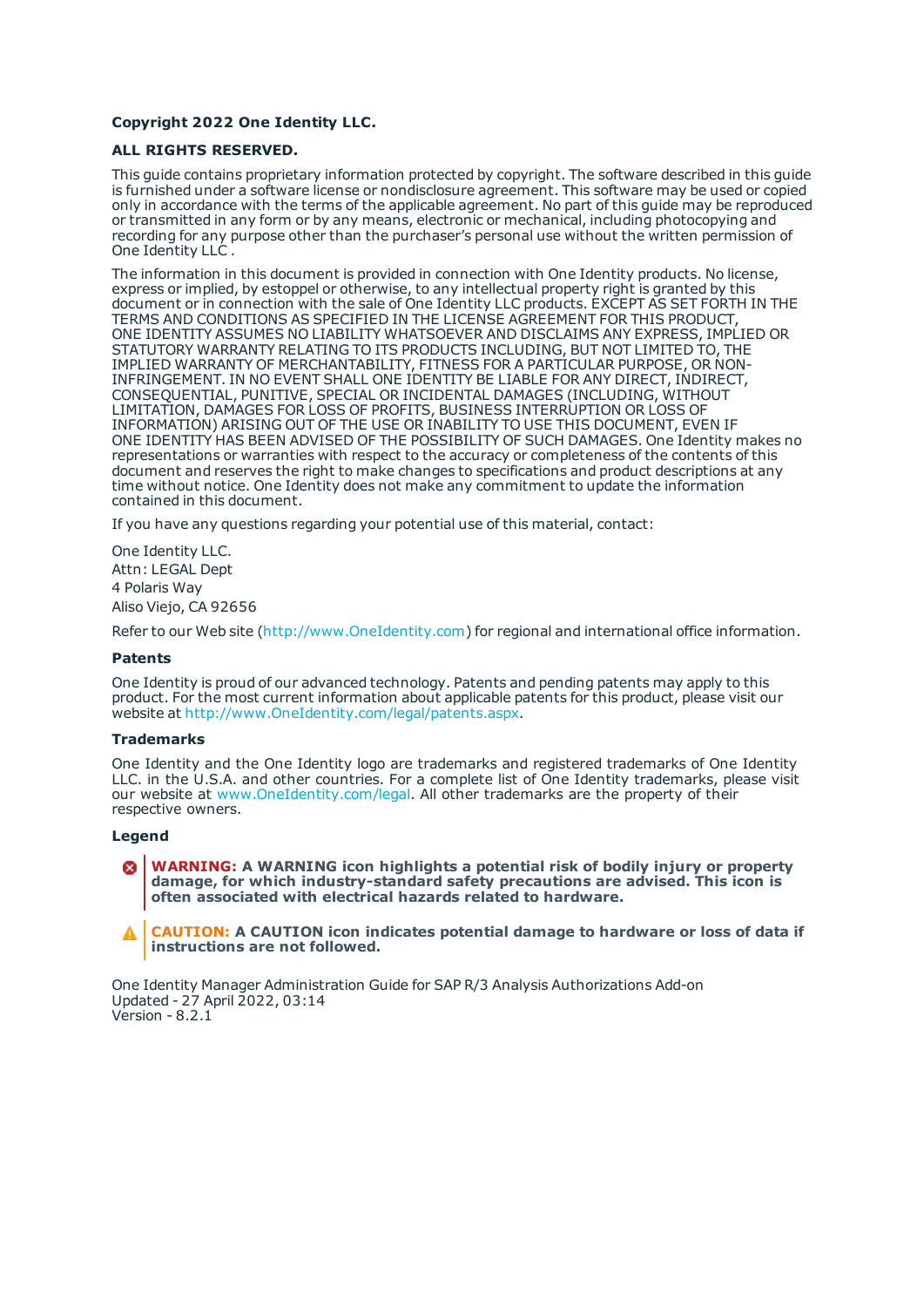### **Contents**

| One Identity Manager users for managing BI analysis authorizations  5                |    |
|--------------------------------------------------------------------------------------|----|
|                                                                                      |    |
|                                                                                      |    |
| Setting up a synchronization project for synchronizing BI analysis authorizations  9 |    |
|                                                                                      |    |
|                                                                                      |    |
| Assigning BI analysis authorization directly to BI user accounts 13                  |    |
|                                                                                      |    |
|                                                                                      |    |
| Assigning BI user accounts directly to BI analysis authorization 16                  |    |
|                                                                                      |    |
|                                                                                      |    |
|                                                                                      |    |
|                                                                                      |    |
| Assigning extended properties to Assigning BI analysis authorizations  20            |    |
|                                                                                      |    |
|                                                                                      |    |
|                                                                                      |    |
| Assigning BI analysis authorizations directly to a BI user account 22                |    |
|                                                                                      |    |
|                                                                                      |    |
| Appendix: Configuration parameters for the SAP R/3 Analysis Author-                  |    |
| Appendix: Default project template for the SAP R/3 Analysis Author-                  | 26 |
|                                                                                      | 27 |
|                                                                                      |    |
|                                                                                      |    |
|                                                                                      |    |

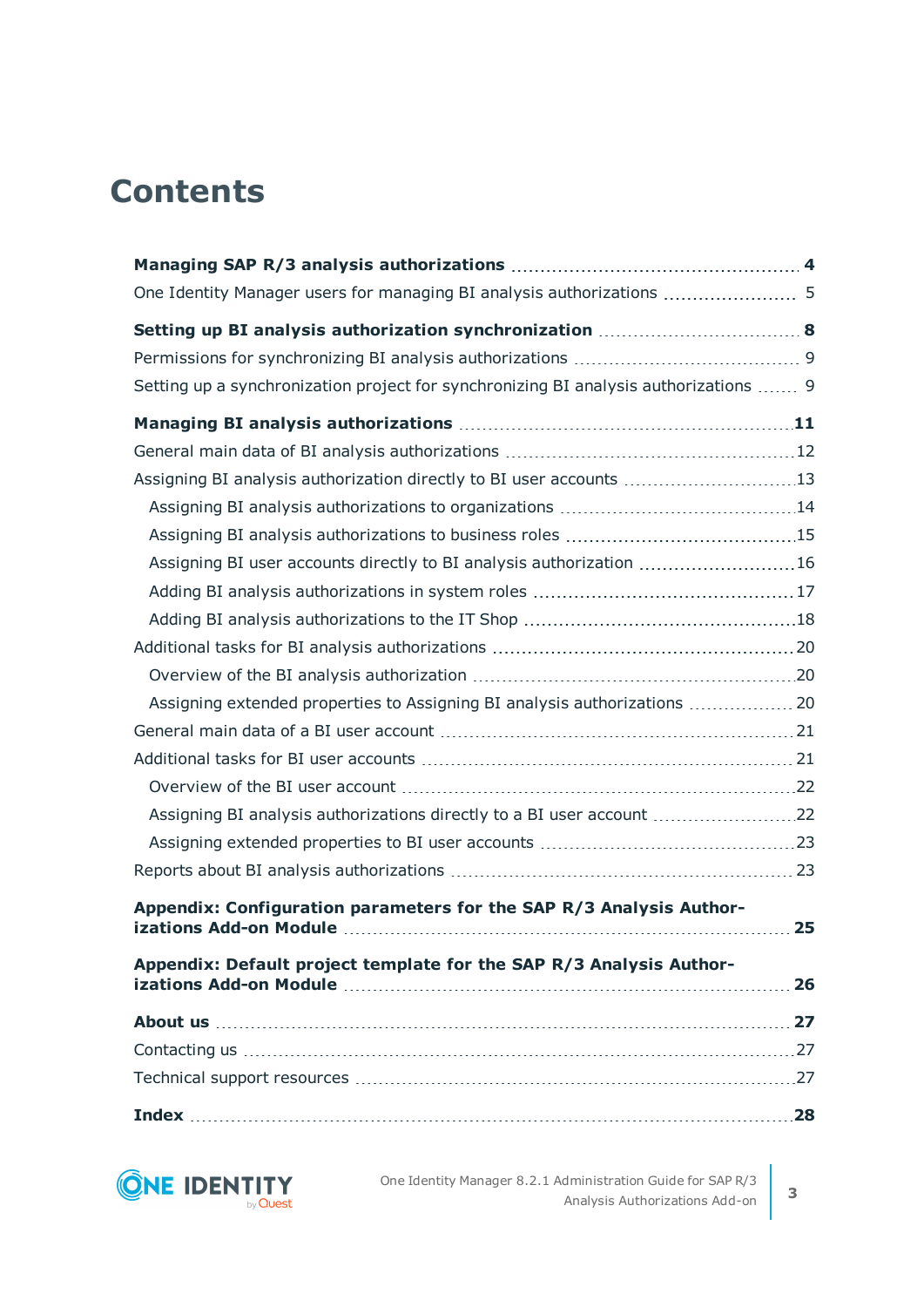## **Managing SAP R/3 analysis authorizations**

<span id="page-3-0"></span>With One Identity Manager, you can also manage BI analysis authorizations in SAP R/3. Through BI analysis authorizations, SAP users obtain authorization to analyze BI data of different clients within a system. For this reason, BI analysis authorizations are managed across clients. By assigning BI analysis authorizations to a user account, an SAP user obtains analysis authorizations in all clients that have an SAP user account with the same name. You can get an overview of all the employee's BI analysis authorizations for user accounts that are linked to an employee.

The user account properties including BI analysis authorizations such as system assignment, name, and assigned BI analysis authorizations, are mapped to separate user accounts in One Identity Manager. All SAP user accounts within the same system and with the same name, obtain BI analysis authorizations, which are assigned to this BI user account. If the SAP user accounts are linked to one employee, BI analysis authorizations can be requested through the IT Shop or by assignment to business roles or organizations which are inherited by BI user accounts. You can also assign BI analysis authorizations directly to BI user accounts. Existing assignments can be modified.

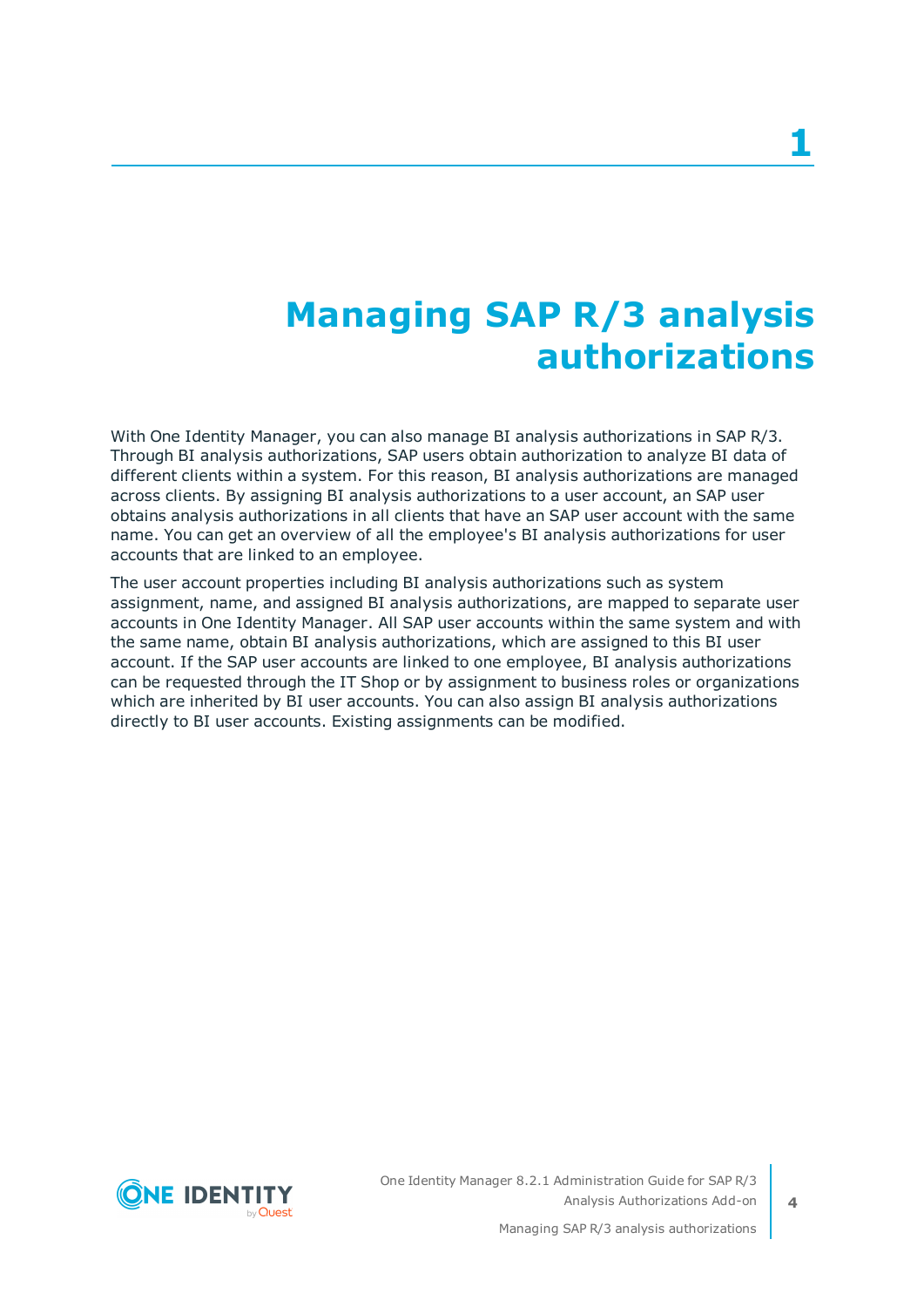

#### **Figure 1: Mapping BI analysis authorizations in One Identity Manager**

### <span id="page-4-0"></span>**One Identity Manager users for managing BI analysis authorizations**

The following users are used for setting up and administration of BI analysis authorizations.

#### **Table 1: Users**

| User                            | Tasks                                                                                                     |
|---------------------------------|-----------------------------------------------------------------------------------------------------------|
| Target system<br>administrators | Target system administrators must be assigned to the Target<br>systems   Administrators application role. |
|                                 | Users with this application role:                                                                         |
|                                 | • Administer application roles for individual target system<br>types.                                     |
|                                 | • Specify the target system manager.                                                                      |

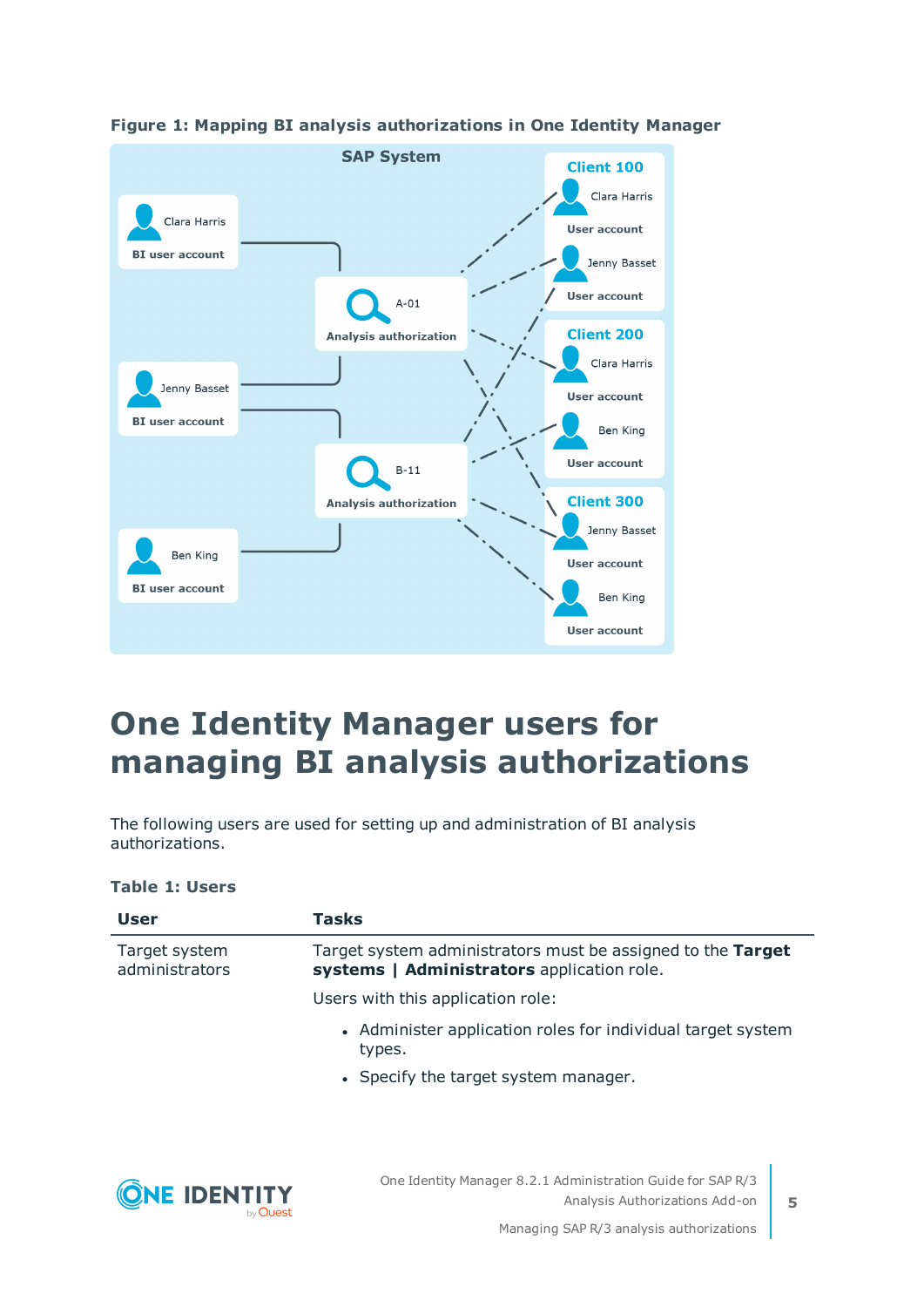| <b>User</b>                            | <b>Tasks</b>                                                                                                                                  |  |  |
|----------------------------------------|-----------------------------------------------------------------------------------------------------------------------------------------------|--|--|
|                                        | • Set up other application roles for target system managers<br>if required.                                                                   |  |  |
|                                        | • Specify which application roles for target system<br>managers are mutually exclusive.                                                       |  |  |
|                                        | • Authorize other employees to be target system<br>administrators.                                                                            |  |  |
|                                        | Do not assume any administrative tasks within the target<br>system.                                                                           |  |  |
| Target system<br>managers              | Target system managers must be assigned to the Target<br>systems   SAP R/3 application role or a child application role.                      |  |  |
|                                        | Users with this application role:                                                                                                             |  |  |
|                                        | • Assume administrative tasks for the target system.                                                                                          |  |  |
|                                        | • Create, change, or delete target system objects.                                                                                            |  |  |
|                                        | • Edit password policies for the target system.                                                                                               |  |  |
|                                        | • Prepare system entitlements to add to the IT Shop.                                                                                          |  |  |
|                                        | • Can add employees who have another identity than the<br><b>Primary identity.</b>                                                            |  |  |
|                                        | Configure synchronization in the Synchronization Editor<br>and define the mapping for comparing target systems and<br>One Identity Manager.   |  |  |
|                                        | • Edit the synchronization's target system types and<br>outstanding objects.                                                                  |  |  |
|                                        | Authorize other employees within their area of<br>responsibility as target system managers and create child<br>application roles if required. |  |  |
| One Identity Manager<br>administrators | One Identity Manager administrator and administrative system<br>users Administrative system users are not added to application<br>roles.      |  |  |
|                                        | One Identity Manager administrators:                                                                                                          |  |  |
|                                        | • Create customized permissions groups for application<br>roles for role-based login to administration tools in the<br>Designer as required.  |  |  |
|                                        | • Create system users and permissions groups for non role-<br>based login to administration tools in the Designer as<br>required.             |  |  |
|                                        | • Enable or disable additional configuration parameters in<br>the Designer as required.                                                       |  |  |

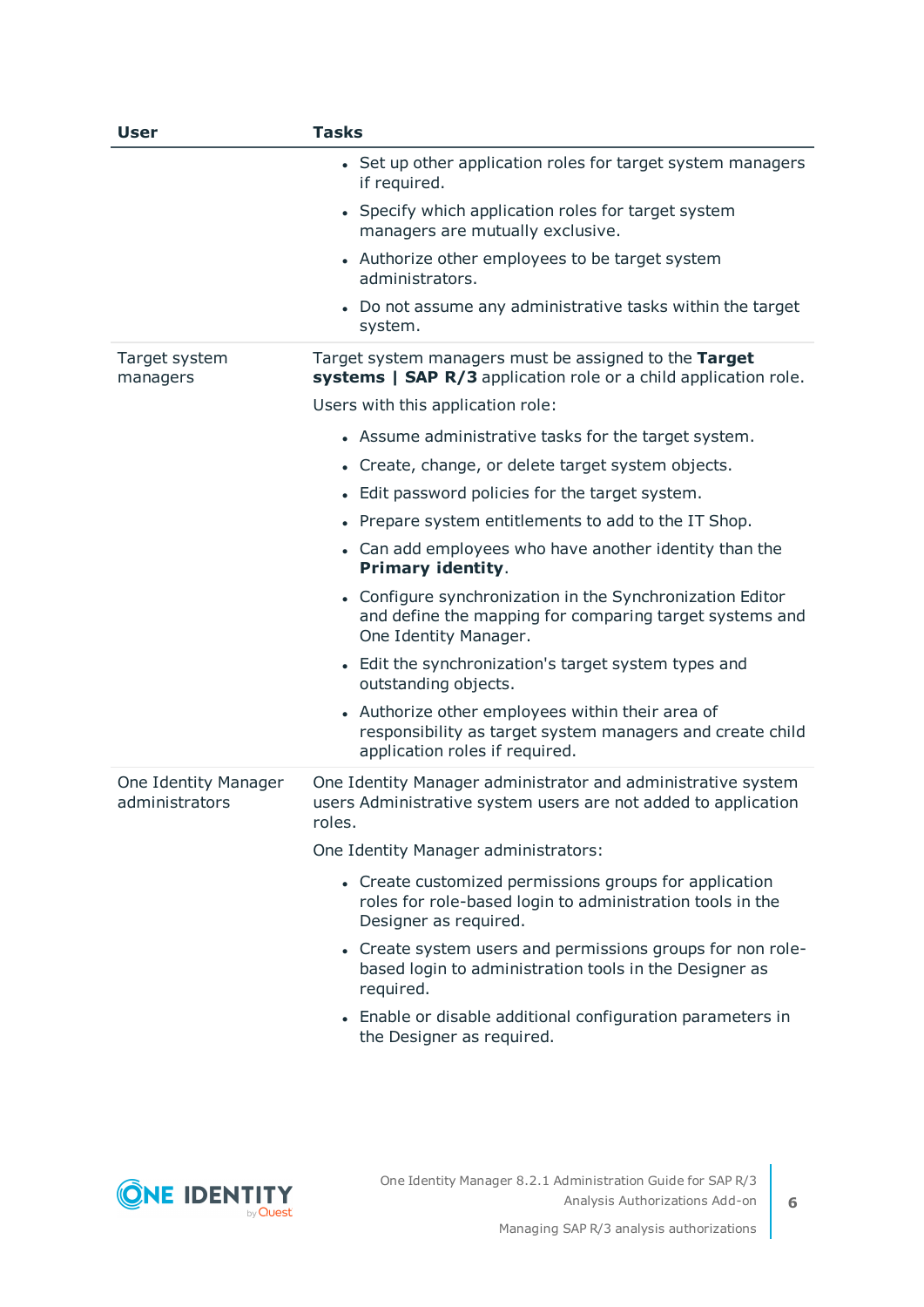| User                                    | <b>Tasks</b>                                                                                                        |
|-----------------------------------------|---------------------------------------------------------------------------------------------------------------------|
|                                         | • Create custom processes in the Designer as required.                                                              |
|                                         | • Create and configure schedules as required.                                                                       |
| Administrators for the<br>IT Shop       | Administrators must be assigned to the Request &<br><b>Fulfillment   IT Shop   Administrators application role.</b> |
|                                         | Users with this application role:                                                                                   |
|                                         | • Assign system entitlements to IT Shop structures.                                                                 |
| Administrators for<br>organizations     | Administrators must be assigned to the Identity Management<br>  Organizations   Administrators application role.    |
|                                         | Users with this application role:                                                                                   |
|                                         | • Assign system entitlements to departments, cost centers,<br>and locations.                                        |
| <b>Business roles</b><br>administrators | Administrators must be assigned to the Identity Management<br>  Business roles   Administrators application role.   |
|                                         | Users with this application role:                                                                                   |
|                                         | • Assign system entitlements to business roles.                                                                     |

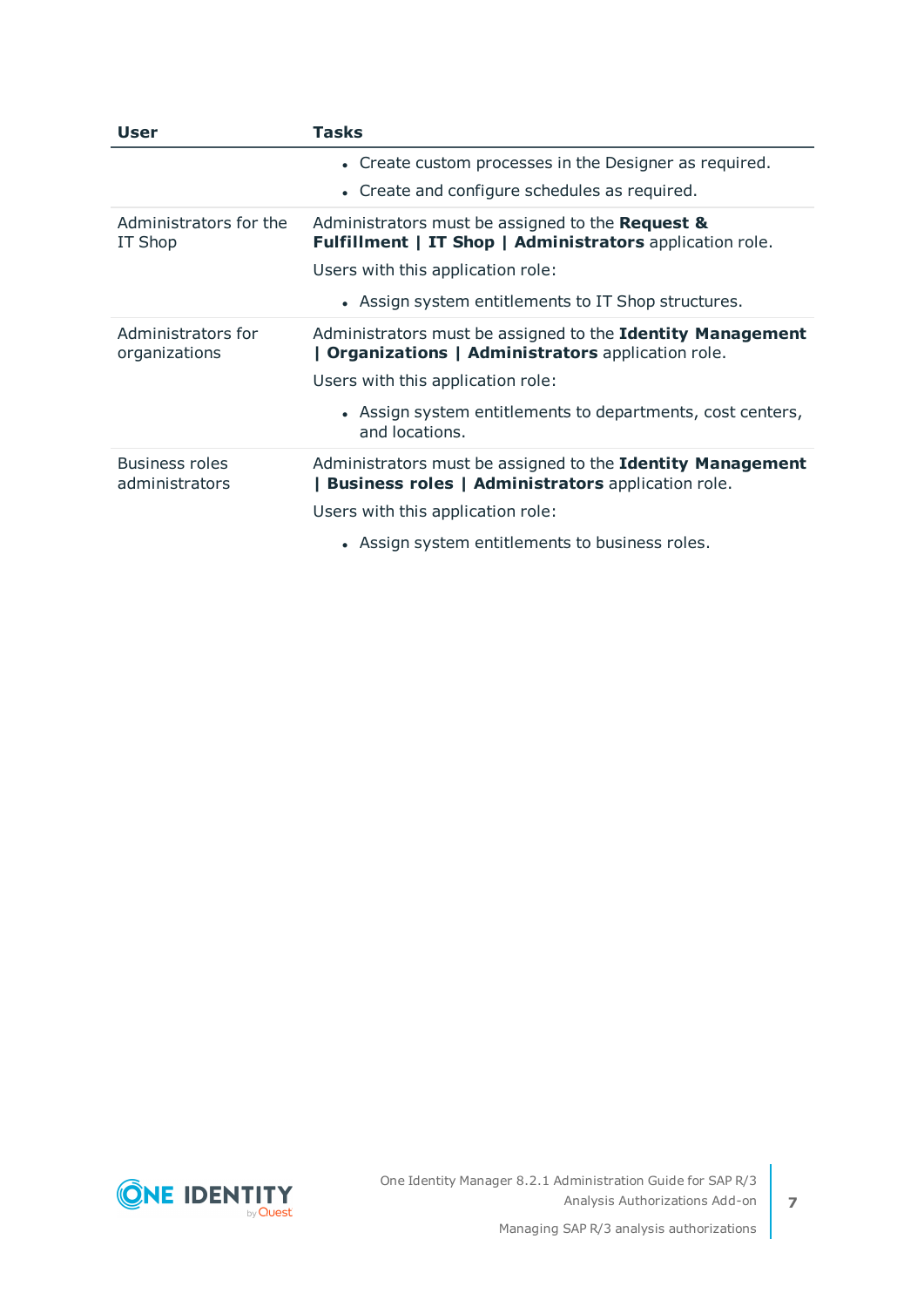# <span id="page-7-0"></span>**Setting up BI analysis authorization synchronization**

You can set up BI analysis authorization synchronization as an add-on to the SAP R/3 User Management module Module. That means, before you can synchronize BI analysis authorizations, set up synchronization for SAP R/3 basic administration. Create the BI analysis authorization synchronization project after that. Follow the instructions in the One Identity Manager Administration Guide for Connecting to SAP R/3 to do this. Anomalies are described in this guide.

#### *To load BI analysis authorizations into the One Identity Manager database for the first time*

- 1. Prepare a user account with sufficient permissions for synchronizing in SAP R/3.
- 2. One Identity Manager components for managing BI analysis authorizations are available if the **TargetSystem | SAPR3 | BWProfile** is set.
	- In the Designer, check if the configuration parameter is set. Otherwise, set the configuration parameter and compile the database.

NOTE: If you disable the configuration parameter at a later date, model components and scripts that are not longer required, are disabled. SQL procedures and triggers are still carried out. For more information about the behavior of preprocessor relevant configuration parameters and conditional compiling, see the *One Identity Manager Configuration Guide*.

3. Create a synchronization project with the Synchronization Editor.

#### **Detailed information about this topic**

- Permissions for synchronizing BI analysis [authorizations](#page-8-0) on page 9
- Setting up a [synchronization](#page-8-1) project for synchronizing BI analysis [authorizations](#page-8-1) on page 9

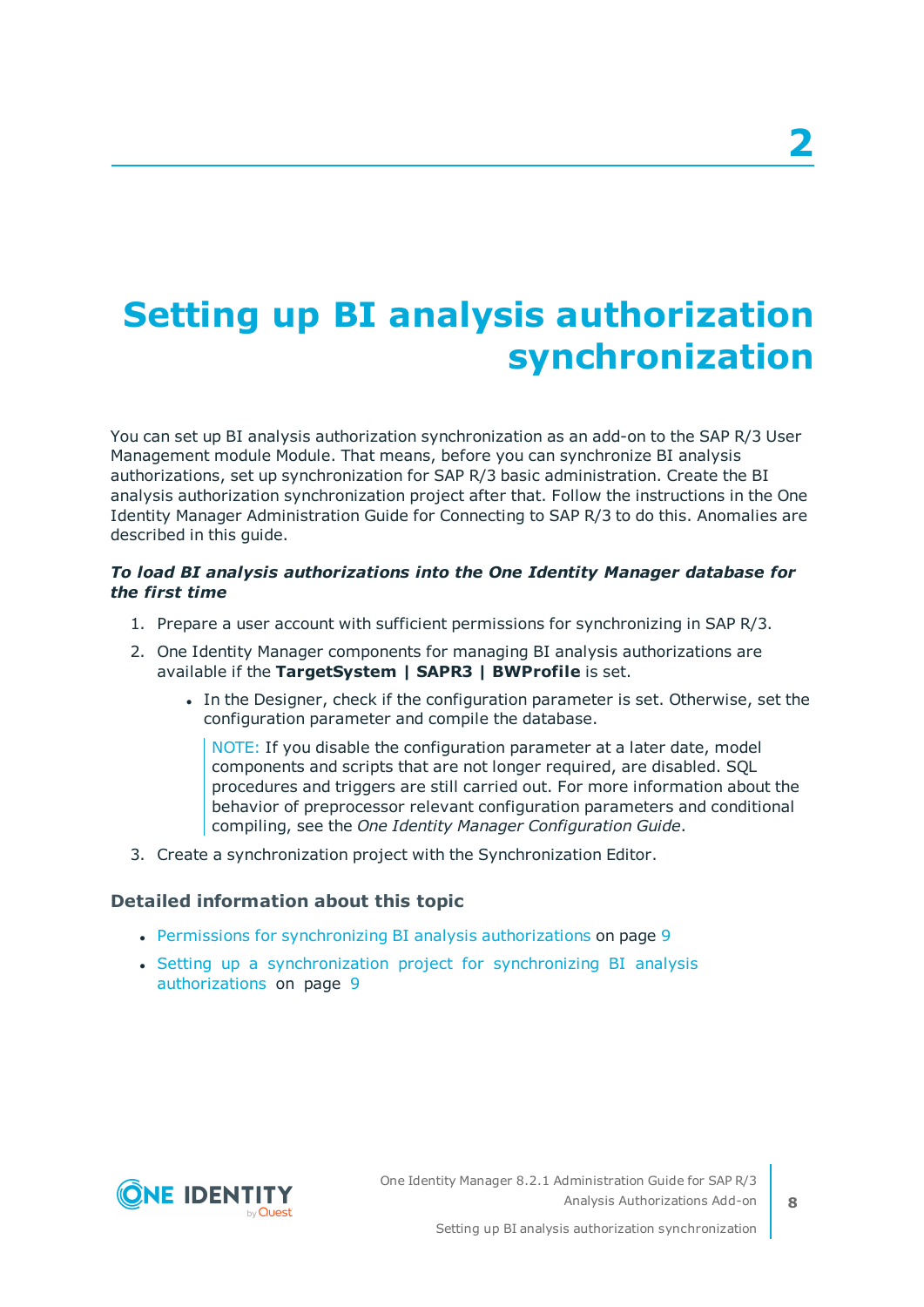### <span id="page-8-0"></span>**Permissions for synchronizing BI analysis authorizations**

The user requires exactly those permissions required for synchronizing with SAP R/3 in order to synchronize BI analysis authorizations for accessing the target system. For more information about the required authorizations, see the One Identity Manager Administration Guide for Connecting to SAP R/3.

### <span id="page-8-1"></span>**Setting up a synchronization project for synchronizing BI analysis authorizations**

Create your own custom synchronization project for synchronizing BI analysis authorizations. A separate project template is required for this. Use the Synchronization Editor to configure synchronization between the One Identity Manager database and SAP R/3 environment. The following describes the steps for initial configuration of a synchronization project.

NOTE: Just one synchronization project can be created per target system and default project template used.

#### *To set up a synchronization project for BI analysis authorizations*

- 1. Set up an initial synchronization project as described in the One Identity Manager Administration Guide for Connecting to SAP R/3. The following special features apply:
	- <sup>l</sup> In the project wizard on the **Select project template** page, select the "SAP R/3 BI analysis authorizations" project template.
- 2. Configure and set a schedule to run synchronization on a regular basis.

NOTE: If not all clients in an SAP system are synchronized with the One Identity Manager database, assignments of BI analysis authorizations to user accounts may exist in the SAP R/3 environment for which there are no BI user accounts in the One Identity Manager database. These assignments cannot be saved when BI analysis authorizations are synchronized. The SAP connector writes an appropriate message in the synchronization log.

For detailed information about setting up synchronization, see the One Identity Manager Administration Guide for Connecting to SAP R/3 and the One Identity Manager Target System Synchronization Reference Guide.

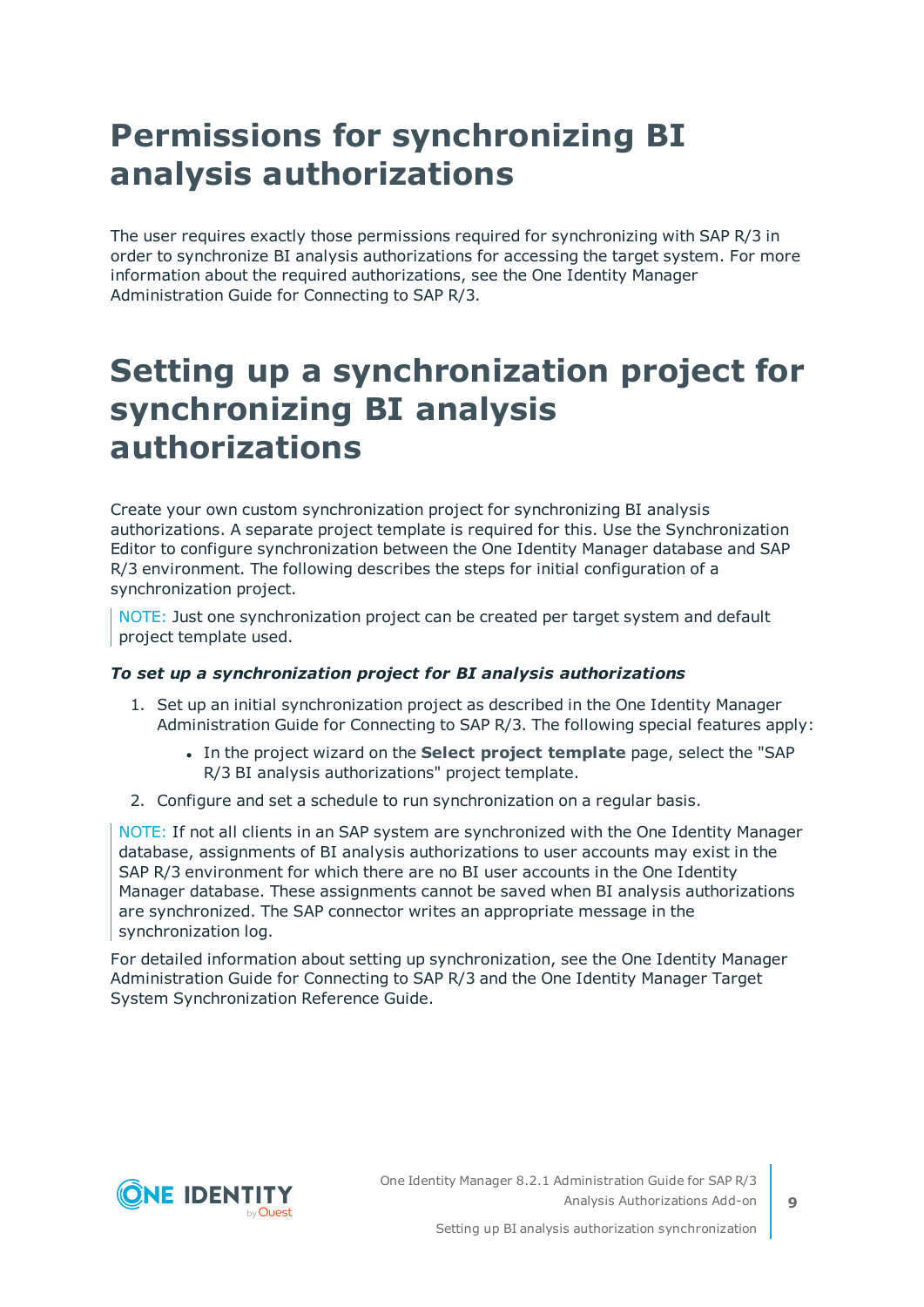#### **Related topics**

- Default project template for the SAP R/3 Analysis [Authorizations](#page-25-0) Add-on Module on [page](#page-25-0) 26
- $\bullet$  Managing BI analysis [authorizations](#page-10-0) on page 11

**10**

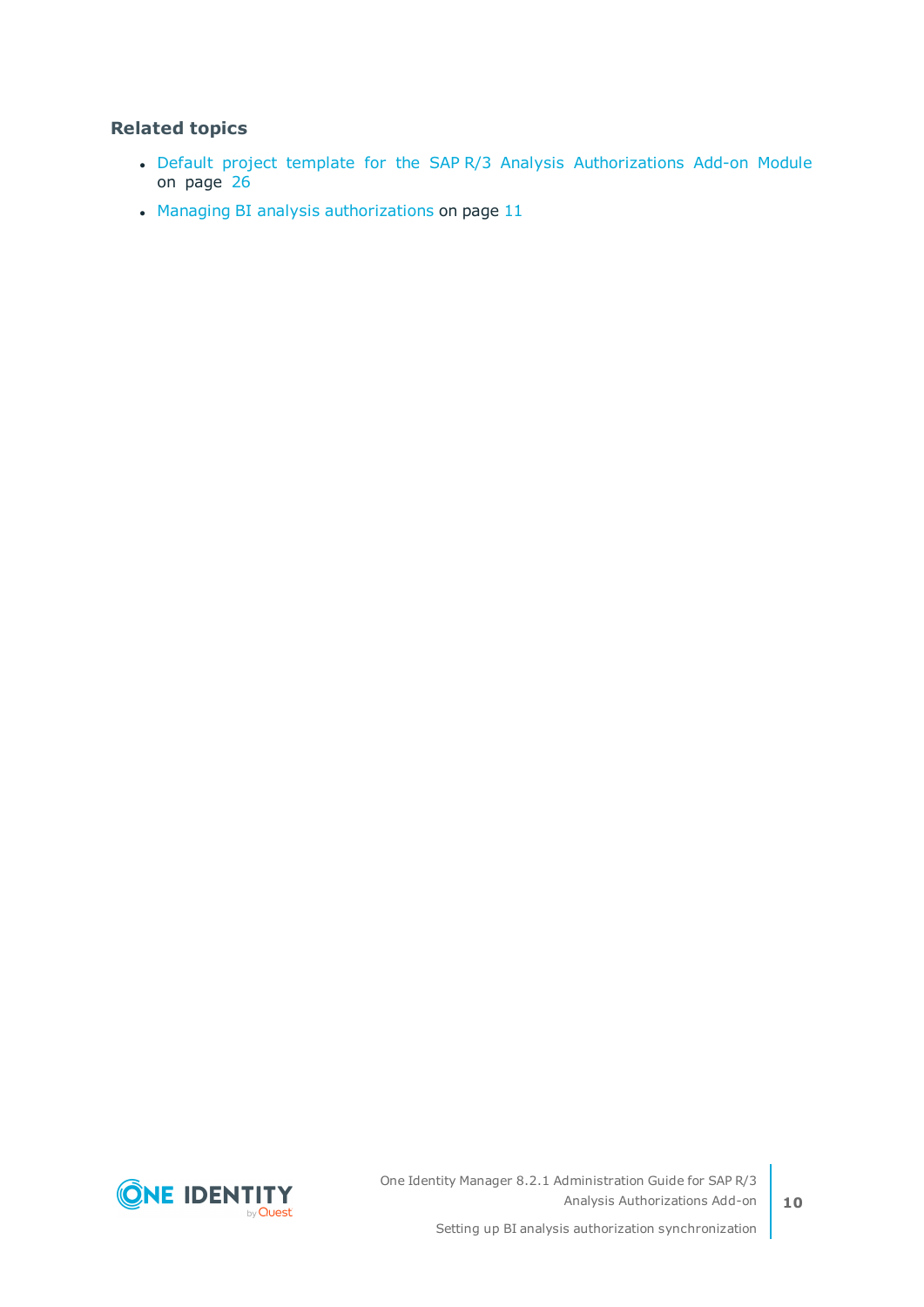## <span id="page-10-0"></span>**Managing BI analysis authorizations**

BI analysis authorizations are managed across clients. By assigning BI analysis authorizations to a user account, an SAP user obtains analysis authorizations in all clients that have an SAP user account with the same name. User accounts with BI analysis authorizations are mapped to separate BI user accounts in One Identity Manager. All user accounts within the same system and with the same name obtain BI analysis authorizations, which are assigned to this BI user account. If the user accounts are linked to one employee, BI analysis authorizations can be requested through the IT Shop or by assignment to business roles or organizations which are inherited by BI user accounts.

A calculation task is queued in the DBQueue Processor to create BI user accounts. The task is queued when the SAP R/3 Analysis Authorizations Add-on Module is installed or as soon as an SAP user account is added to the One Identity Manager database or deleted or an SAP user account is linked to an employee.

NOTE: If not all clients in an SAP system are synchronized with the One Identity Manager database, assignments of BI analysis authorizations to user accounts may exist in the SAP R/3 environment for which there are no BI user accounts in the One Identity Manager database. These assignments cannot be saved when BI analysis authorizations are synchronized. The SAP connector writes an appropriate message in the synchronization log.

In One Identity Manager, you can edit the following data through BI analysis authorizations:

- Assigned BI user accounts
- Usage in the IT Shop
- Risk assessment
- Inheritance through roles and inheritance restrictions

#### *To display main data of BI analysis authorizations*

- 1. Select the **SAP R/3 > BI analysis authorizations** category.
- 2. Select the BI analysis authorization in the result list. Select the **Change main data** task.
- 3. Enter the required data on the main data form.
- 4. Save the changes.

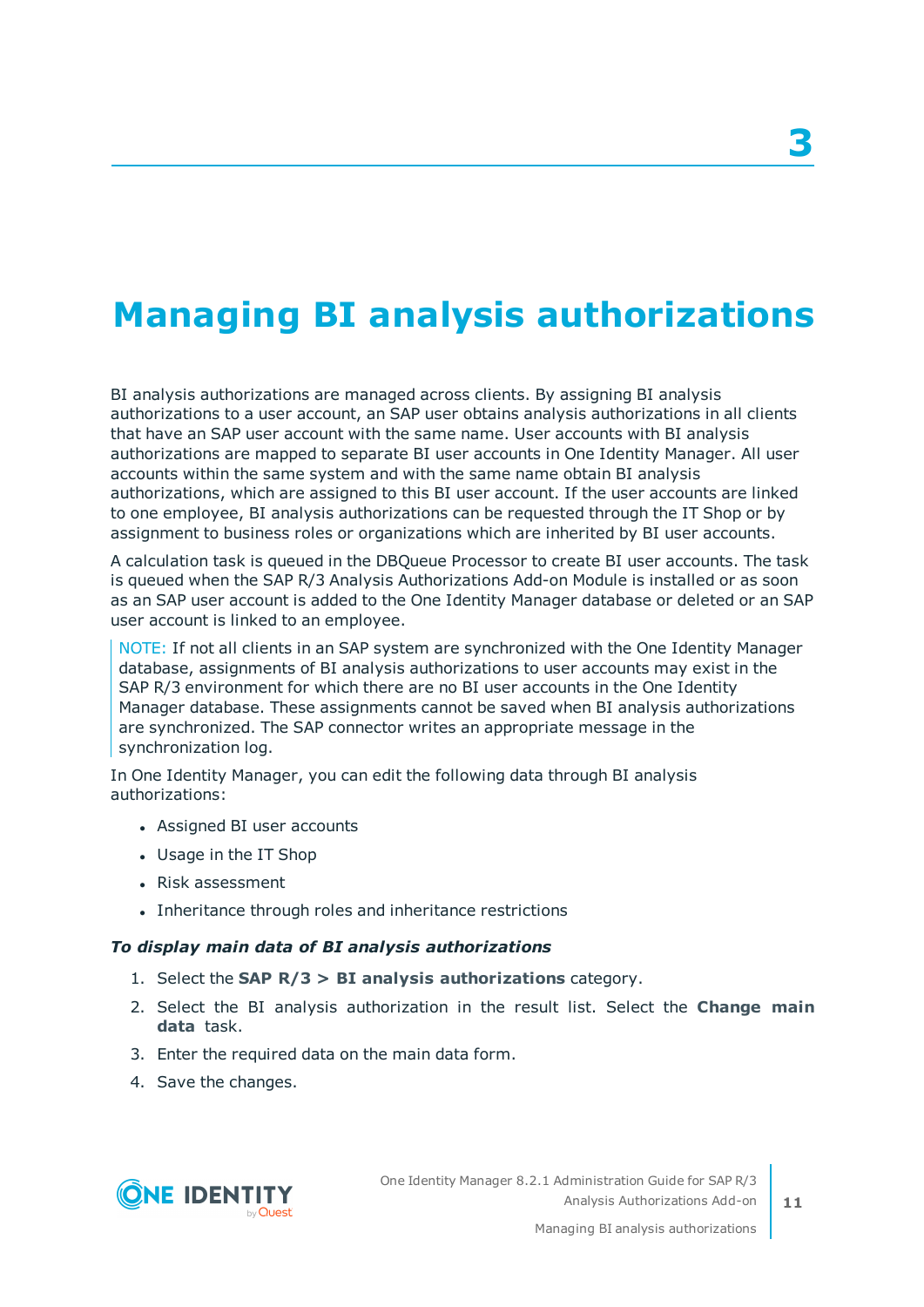#### *To display the main data of a BI user account*

- 1. Select the **SAP R/3 > BI user accounts** category.
- 2. Select the BI user account in the result list. Select the **Change main data** task.

This opens the main data form for the BI user account. You cannot edit the properties.

#### **Detailed information about this topic**

- [General](#page-20-0) main data of a BI user account on page 21
- General main data of BI analysis [authorizations](#page-11-0) on page 12

### <span id="page-11-0"></span>**General main data of BI analysis authorizations**

#### **Table 2: Configuration parameters for risk assessment of BI user accounts**

| Configuration<br>parameter    | <b>Effect when set</b>                                                                                                                                                                 |
|-------------------------------|----------------------------------------------------------------------------------------------------------------------------------------------------------------------------------------|
| QER   Calcu-<br>lateRiskIndex | Preprocessor relevant configuration parameter controlling system<br>components for calculating an employee's risk index. Changes to the<br>parameter require recompiling the database. |
|                               | If the parameter is enabled, values for the risk index can be entered<br>and calculated.                                                                                               |

The following data is displayed for a BI analysis authorization.

#### **Table 3: BI analysis authorization main data**

| <b>Property</b>                     | <b>Description</b>                                                                                          |
|-------------------------------------|-------------------------------------------------------------------------------------------------------------|
| SAP BI<br>analysis<br>authorization | Name of the BI analysis authorization.                                                                      |
| Canonical<br>name                   | Canonical name of the BI analysis authorization. The canonical name is<br>mapped through the SAP connector. |
| Distinguished<br>name               | Distinguished name of the BI analysis authorization. The distinguished<br>name is found using a template.   |
| System                              | Unique name for the system valid for the BI analysis authorization.                                         |
| Service item                        | Service item data for requesting the BI analysis authorization through the<br>IT Shop.                      |

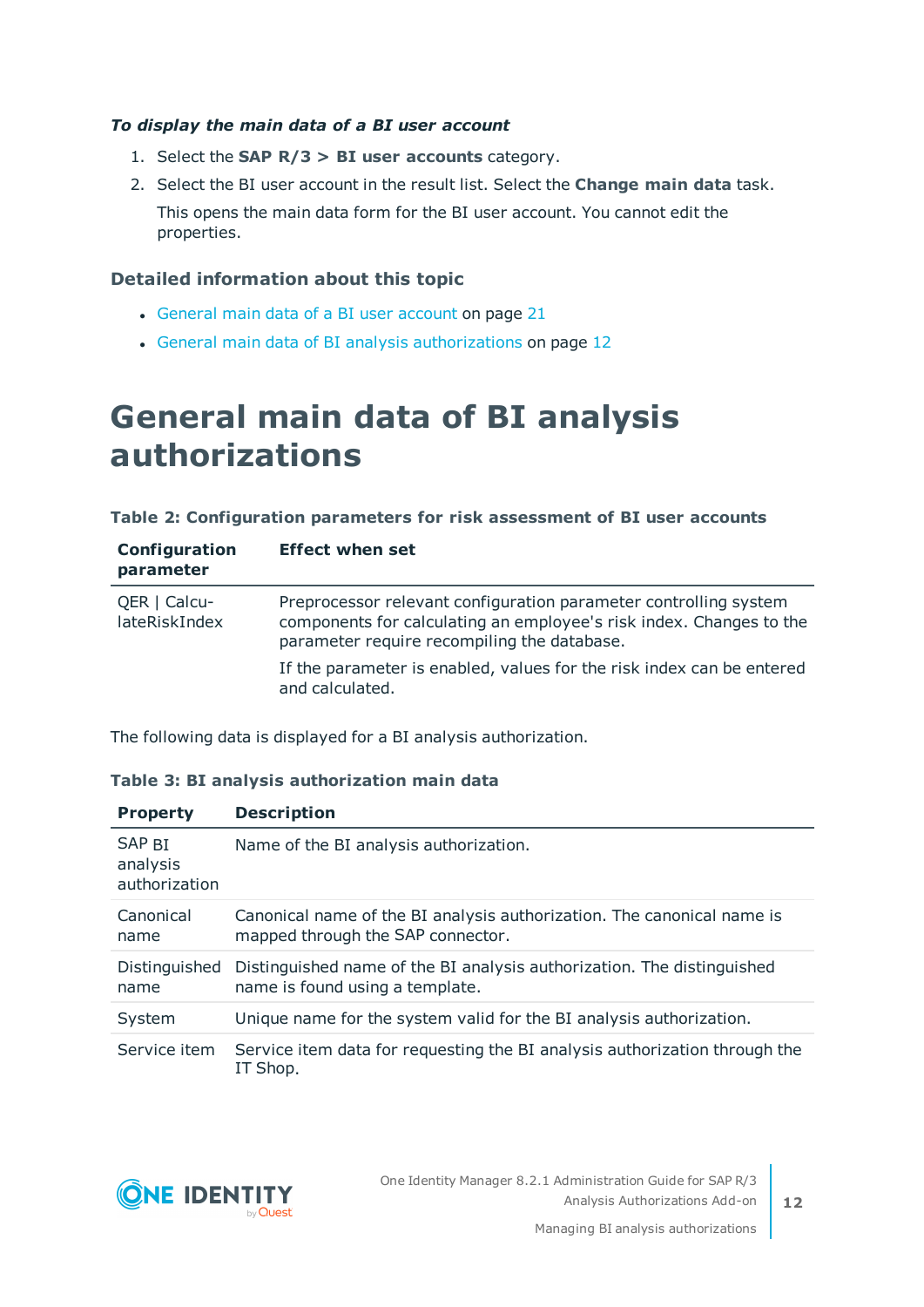| <b>Property</b>            | <b>Description</b>                                                                                                                                                                                                                                                                                                                         |
|----------------------------|--------------------------------------------------------------------------------------------------------------------------------------------------------------------------------------------------------------------------------------------------------------------------------------------------------------------------------------------|
|                            | For more information, see the One Identity Manager IT Shop<br>Administration Guide.                                                                                                                                                                                                                                                        |
| Risk index                 | Value for evaluating the risk of assigning the BI analysis authorization to<br>BI user accounts. Enter a value between 0 and 1. This property is only<br>visible if the "QER   CalculateRiskIndex" configuration parameter is set.                                                                                                         |
|                            | For more information, see the One Identity Manager Risk Assessment<br>Administration Guide.                                                                                                                                                                                                                                                |
| Description<br>(short)     | Short description of the BI analysis authorization.                                                                                                                                                                                                                                                                                        |
| Description                | Description of the BI analysis authorization.                                                                                                                                                                                                                                                                                              |
| Description<br>(long)      | Long description of the BI analysis authorization.                                                                                                                                                                                                                                                                                         |
| IT Shop                    | Specifies whether the BI analysis authorization can be requested through<br>the IT Shop. These user account resources can be requested by the<br>employees through the Web Portal and distributed with a defined approval<br>process. The BI analysis authorization can still be assigned directly to<br>employees and hierarchical roles. |
|                            | For more information, see the One Identity Manager IT Shop<br>Administration Guide.                                                                                                                                                                                                                                                        |
| Only for use<br>in IT Shop | Specifies whether the BI analysis authorization can only be requested<br>through the IT Shop. These user account resources can be requested by<br>the employees through the Web Portal and distributed with a defined<br>approval process. The BI analysis authorization may not be assigned<br>directly to hierarchical roles.            |
|                            | For more information, see the One Identity Manager IT Shop<br>Administration Guide.                                                                                                                                                                                                                                                        |

### <span id="page-12-0"></span>**Assigning BI analysis authorization directly to BI user accounts**

BI analysis authorizations can be directly and indirectly assigned to BI user accounts. In the case of indirect assignment employees and BI analysis authorizations are arranged in hierarchical roles. The number of BI analysis authorizations assigned to an employee is calculated from the position in the hierarchy and the direction of inheritance. If this employee owns an SAP user account and is in the same SAP system as a BI user account with the same name, the BI user account obtains the BI analysis authorizations.

Prerequisites for indirect assignment to BI user accounts are:

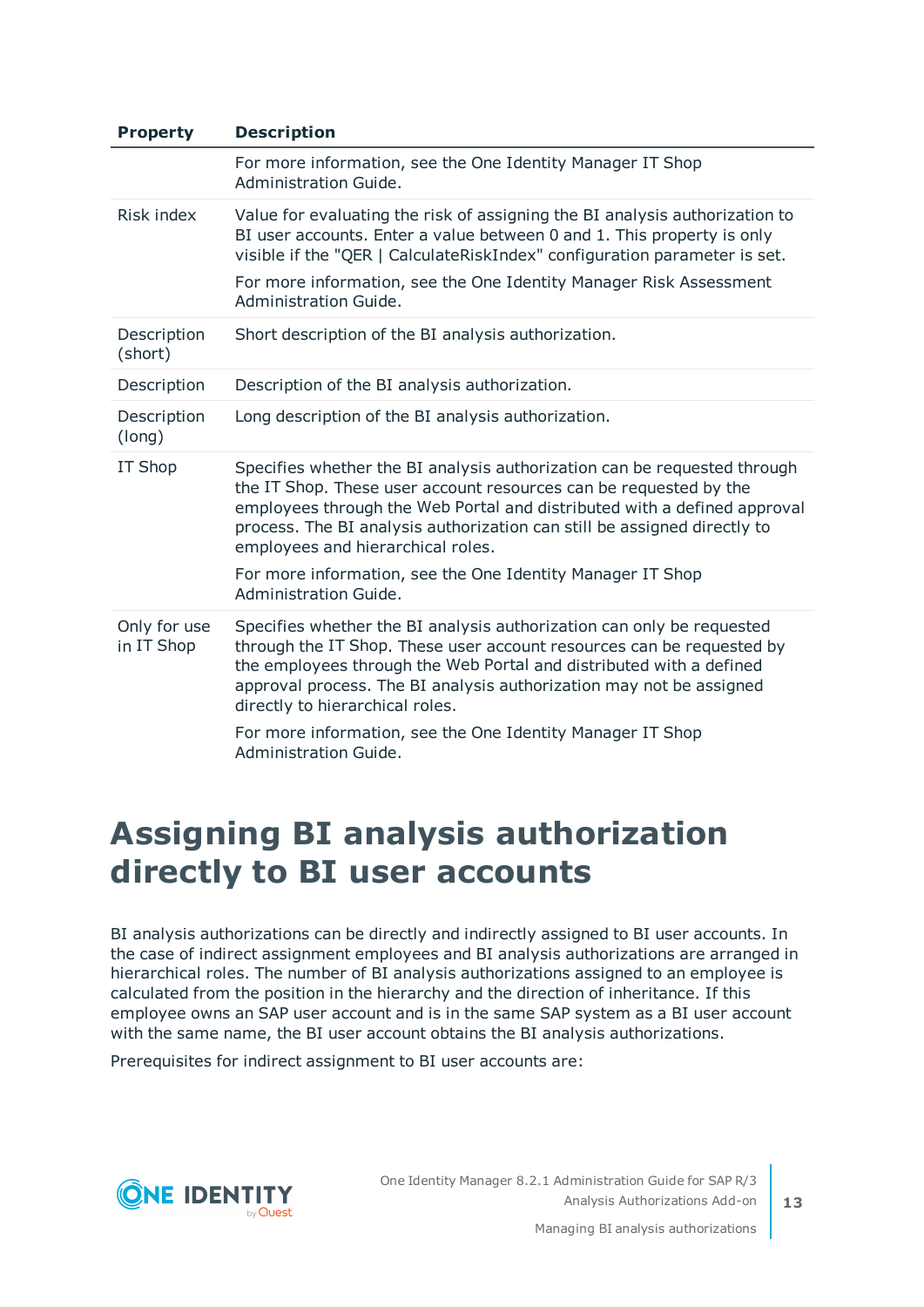- <sup>l</sup> Employee and BI analysis authorization assignment is permitted for role classes (department, cost center, location, or business roles). For detailed information about preparing hierarchical roles for indirect assignment, see the One Identity Manager Identity Management Base Module Administration Guide.
- SAP user accounts and BI analysis authorizations belong to the same system.
- Employees have an SAP user account in this system with the same name as the BI user account (SAPUser.Accnt = SAPBWUser.Accnt).

Furthermore, BI analysis authorizations can be assigned to employees through IT Shop requests. To enable the assignment of BI analysis authorizations using IT Shop requests, employees are added as customers in a shop. All BI analysis authorizations assigned to this shop as products can be requested by the customers. After approval is granted, requested BI analysis authorizations are assigned to the employees.

#### **Detailed information about this topic**

- Assigning BI analysis [authorizations](#page-13-0) to organizations on page 14
- Assigning BI analysis [authorizations](#page-14-0) to business roles on page 15
- Assigning BI user accounts directly to BI analysis [authorization](#page-15-0) on page 16
- Adding BI analysis [authorizations](#page-16-0) in system roles on page 17
- Adding BI analysis [authorizations](#page-17-0) to the IT Shop on page  $18$

### <span id="page-13-0"></span>**Assigning BI analysis authorizations to organizations**

Assign BI analysis authorizations to departments, cost centers, and locations in order to assign user accounts to them through these organizations.

#### *To assign a BI analysis authorizations to departments, cost centers, or locations (non role-based login)*

- 1. Select the **SAP R/3 > BI analysis authorizations** category.
- 2. Select the BI analysis authorization in the result list.
- 3. Select the **Assign organizations** task.
- 4. In the **Add assignments** pane, assign organizations.
	- $OR -$

In the **Remove assignments** pane, remove organizations.

- **.** On the **Departments** tab, assign departments.
- **.** On the **Locations** tab, assign locations.
- **.** On the **Cost centers** tab, assign cost centers.
- 5. Save the changes.

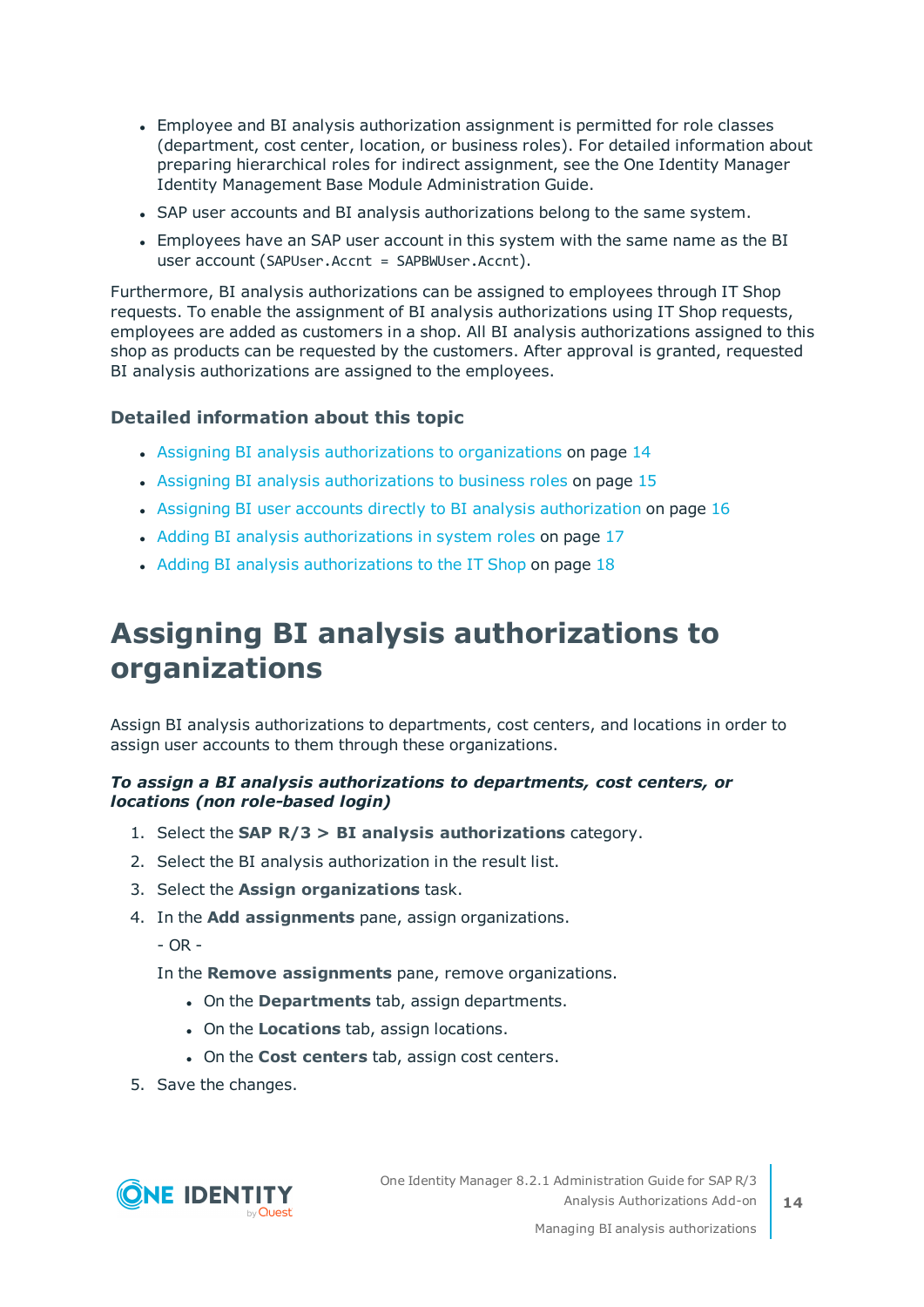#### *To assign BI analysis authorizations to a department, cost center, or location (role-based login)*

- 1. Select the **Organizations > Departments** category.
	- OR -

Select the **Organizations > Cost centers** category.

- OR -

Select the **Organizations > Locations** category.

- 2. Select the department, cost center or location in the result list.
- 3. Select the **Assign BI analysis authorizations** task.
- 4. In the **Add assignments** pane, assign BI analysis authorizations.
	- OR -

In the **Remove assignments** pane, remove BI analysis authorizations.

5. Save the changes.

#### **Related topics**

- One Identity Manager users for managing BI analysis [authorizations](#page-4-0) on page 5
- Assigning BI analysis [authorizations](#page-14-0) to business roles on page 15
- Assigning BI user accounts directly to BI analysis [authorization](#page-15-0) on page 16
- Adding BI analysis [authorizations](#page-16-0) in system roles on page 17
- Adding BI analysis [authorizations](#page-17-0) to the IT Shop on page 18

### <span id="page-14-0"></span>**Assigning BI analysis authorizations to business roles**

Installed modules: Business Roles Module

You assign BI analysis authorizations to business roles in order to assign them to user accounts through business roles.

#### *To assign a BI analysis authorization to business roles (non role-based login)*

- 1. Select the **SAP R/3 > BI analysis authorizations** category.
- 2. Select the BI analysis authorization in the result list.
- 3. Select the **Assign business roles** task.
- 4. In the **Add assignments** pane, assign business roles.

 $-$  OR  $-$ 

In the **Remove assignments** pane, remove business roles.

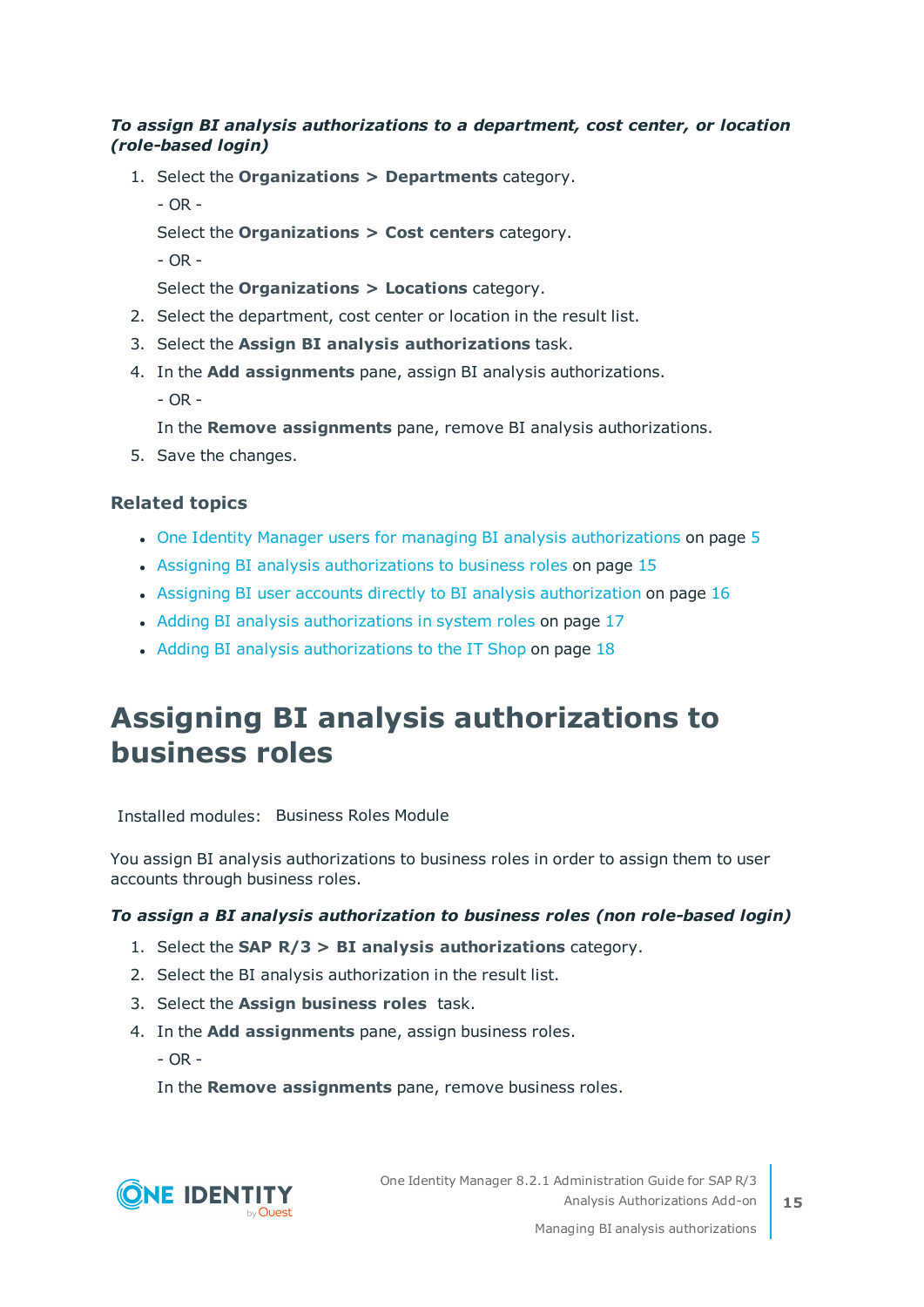5. Save the changes.

#### *To assign BI analysis authorizations to a business role (role-based login)*

- 1. Select the **Business roles > <Role class>** category.
- 2. Select the business role in the result list.
- 3. Select the **Assign BI analysis authorizations** task.
- 4. In the **Add assignments** pane, assign BI analysis authorizations. - OR -

In the **Remove assignments** pane, remove BI analysis authorizations.

5. Save the changes.

#### **Related topics**

- One Identity Manager users for managing BI analysis [authorizations](#page-4-0) on page 5
- Assigning BI analysis [authorizations](#page-13-0) to organizations on page 14
- Assigning BI user accounts directly to BI analysis [authorization](#page-15-0) on page 16
- Adding BI analysis [authorizations](#page-17-0) to the IT Shop on page 18
- Adding BI analysis [authorizations](#page-16-0) in system roles on page 17

### <span id="page-15-0"></span>**Assigning BI user accounts directly to BI analysis authorization**

To react quickly to special requests, you can assign BI analysis authorizations directly to user accounts.

#### *To assign a BI analysis authorization directly to BI user accounts*

- 1. Select the **SAP R/3 > BI analysis authorizations** category.
- 2. Select the BI analysis authorization in the result list.
- 3. Select the **Assign BI analysis authorizations** task.
- 4. In the **Add assignments** pane, assign the BI user accounts.
	- $-$  OR  $-$
	- In the **Remove assignments** pane, remove BI user accounts.
- 5. Save the changes.

#### **Related topics**

- Assigning BI analysis [authorizations](#page-13-0) to organizations on page 14
- Assigning BI analysis [authorizations](#page-14-0) to business roles on page 15

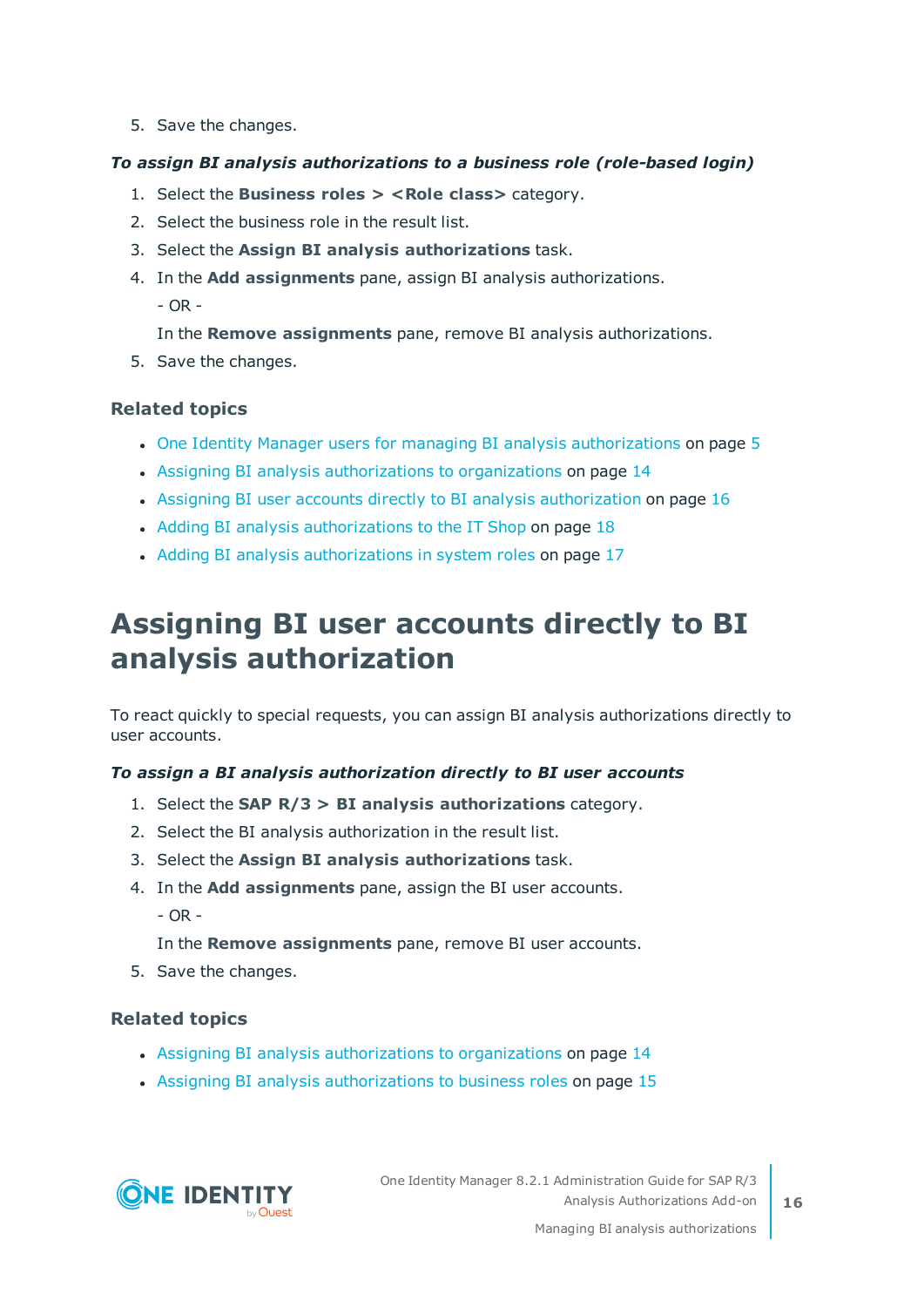- Adding BI analysis [authorizations](#page-16-0) in system roles on page 17
- Adding BI analysis [authorizations](#page-17-0) to the IT Shop on page 18

### <span id="page-16-0"></span>**Adding BI analysis authorizations in system roles**

Installed modules: System Roles Module

You can add BI analysis authorizations to different system roles. Assign the system roles to employees. If this employee owns an SAP user account and is in the same SAP system as a BI user account with the same name, the BI user account obtains the BI analysis authorizations.

System roles that exclusively contain SAP groups, roles, structural profiles or BI analysis authorizations can be labeled with the system role type "SAP product". BI analysis authorizations can also be added to system roles that are not SAP products.

NOTE: BI analysis authorizations with the **Only use in IT Shop** option set, can only be assigned to system roles that also have this option set.

#### *To assign BI analysis authorizations to system roles*

- 1. Select the **SAP R/3 > BI analysis authorizations** category.
- 2. Select the BI analysis authorization in the result list.
- 3. Select the **Assign system roles** task.
- 4. In the **Add assignments** pane, assign system roles.
	- OR -

In the **Remove assignments** pane, remove system roles.

5. Save the changes.

#### *To assign BI analysis authorizations to an SAP product*

- 1. Select the **SAP R/3 > Products** category.
- 2. Select the SAP product in the result list.
- 3. Select the **Assign BI analysis authorizations** task.
- 4. In the **Add assignments** pane, assign BI analysis authorizations.
	- $-$  OR  $-$

In the **Remove assignments** pane, remove the BI analysis authorizations.

5. Save the changes.

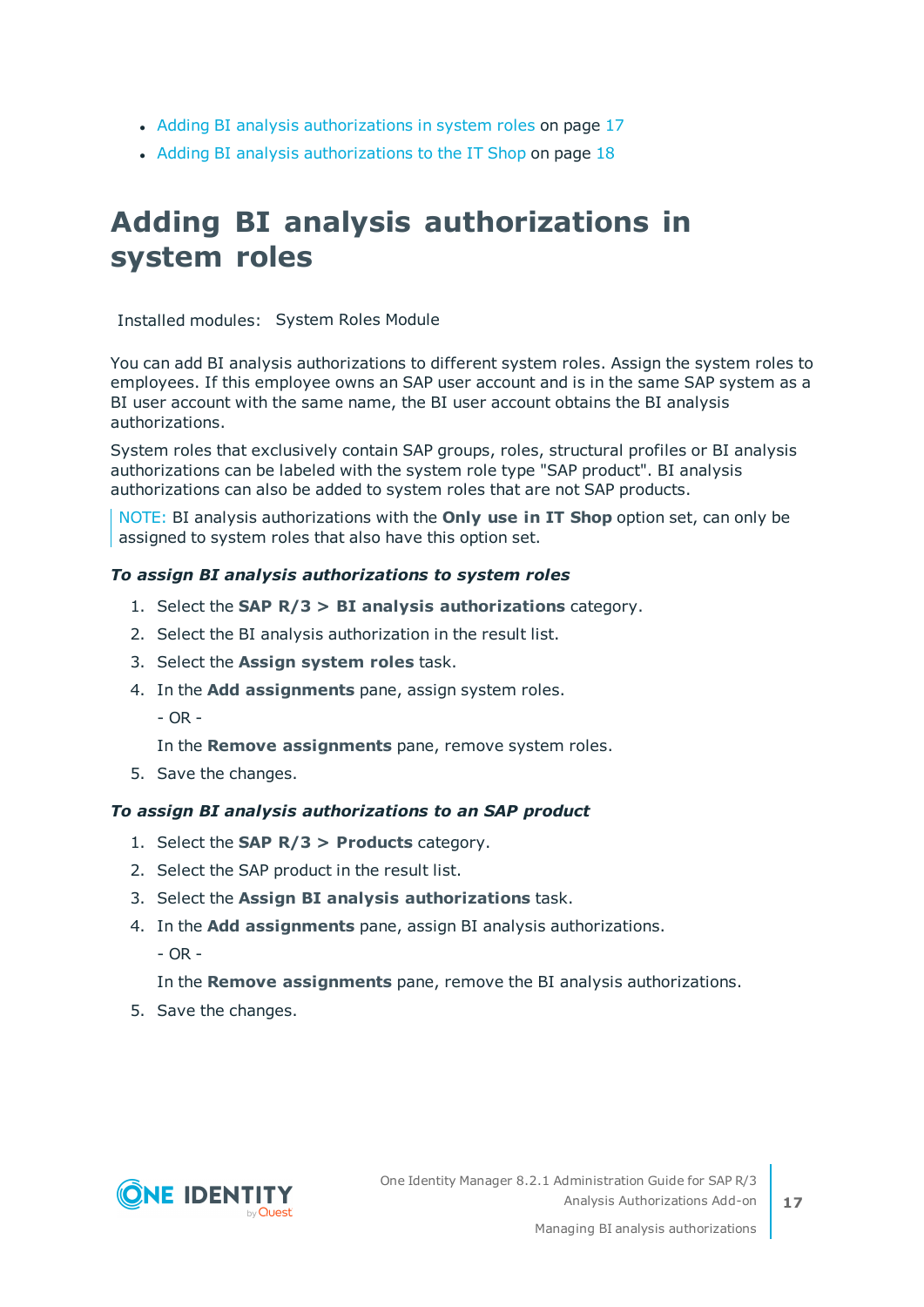#### **Detailed information about this topic**

For detailed information about SAP products, see the One Identity Manager Administration Guide for Connecting to SAP R/3. For more information about system roles, see the One Identity Manager System Roles Administration Guide.

#### **Related topics**

- Assigning BI analysis [authorizations](#page-13-0) to organizations on page 14
- Assigning BI analysis [authorizations](#page-14-0) to business roles on page 15
- Assigning BI user accounts directly to BI analysis [authorization](#page-15-0) on page 16
- Adding BI analysis [authorizations](#page-17-0) to the IT Shop on page 18

### <span id="page-17-0"></span>**Adding BI analysis authorizations to the IT Shop**

When you assign a BI analysis authorization to an IT Shop shelf, it can be requested by the shop customers. To ensure it can be requested, further prerequisites need to be guaranteed:

- <sup>l</sup> The BI analysis authorization must be labeled with the **IT Shop** option.
- The BI analysis authorization must be assigned a service item.

TIP: In the Web Portal, all products that can be requested are grouped together by service category. To make the BI analysis authorization easier to find in the Web Portal, assign a service category to the service item.

If you only want the BI analysis authorization to be assigned to employees through IT Shop requests, the BI analysis authorization must also be labeled with the **Use only in IT Shop** option. Direct assignment to hierarchical roles or user accounts is no longer permitted.

NOTE: With role-based login, the IT Shop administrators can assign BI analysis authorizations to IT Shop shelves. Target system administrators are not authorized to add BI analysis authorizations to IT Shop.

#### *To add a BI analysis authorization to the IT Shop.*

1. In the Manager, select **SAP R/3 > BI analysis authorizations** (non role-based login) category.

 $- OR -$ 

In the Manager, select the **Entitlements > SAP BI analysis authorizations** (role-based login) category.

- 2. In the result list, select the BI analysis authorization.
- 3. Select the **Add to IT Shop** task.

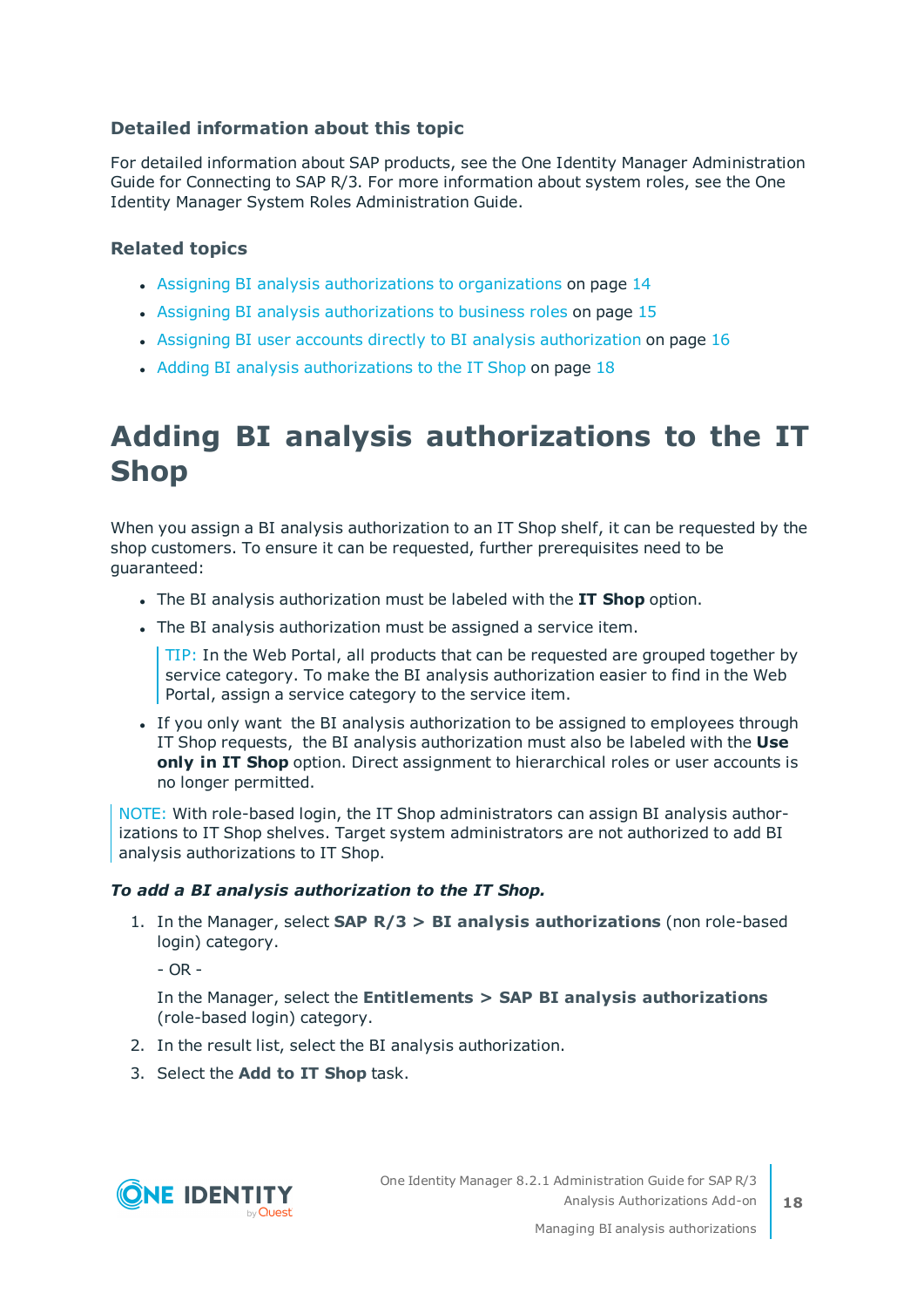- 4. Select the **IT Shop structures** tab.
- 5. In the **Add assignments** pane, the BI analysis authorization to the IT Shop shelves.
- 6. Save the changes.

#### *To remove, a BI analysis authorization from individual shelves of the IT Shop*

1. In the Manager, select **SAP R/3 > BI analysis authorizations** (non role-based login) category.

- OR -

In the Manager, select the **Entitlements > SAP BI analysis authorizations** (role-based login) category.

- 2. In the result list, select the BI analysis authorization.
- 3. Select the **Add to IT Shop** task.
- 4. Select the **IT Shop structures** tab.
- 5. In the **Remove assignments** pane, the BI analysis authorization from the IT Shop shelves.
- 6. Save the changes.

#### *To remove, a BI analysis authorization from all shelves of the IT Shop*

1. In the Manager, select **SAP R/3 > BI analysis authorizations** (non role-based login) category.

- OR -

In the Manager, select the **Entitlements > SAP BI analysis authorizations** (role-based login) category.

- 2. In the result list, select the BI analysis authorization.
- 3. Select the **Remove from all shelves (IT Shop)** task.
- 4. Confirm the security prompt with **Yes**.
- 5. Click **OK**.

The BI analysis authorization is removed from all shelves by the One Identity Manager Service. All requests and assignment requests with this BI analysis authorization are canceled.

For more information about requesting company resources through the IT Shop, see the *One Identity Manager IT Shop Administration Guide*.

#### **Related topics**

- Assigning BI analysis [authorizations](#page-13-0) to organizations on page 14
- Assigning BI analysis [authorizations](#page-14-0) to business roles on page 15
- Assigning BI user accounts directly to BI analysis [authorization](#page-15-0) on page 16
- Adding BI analysis [authorizations](#page-16-0) in system roles on page 17
- One Identity Manager users for managing BI analysis [authorizations](#page-4-0) on page 5

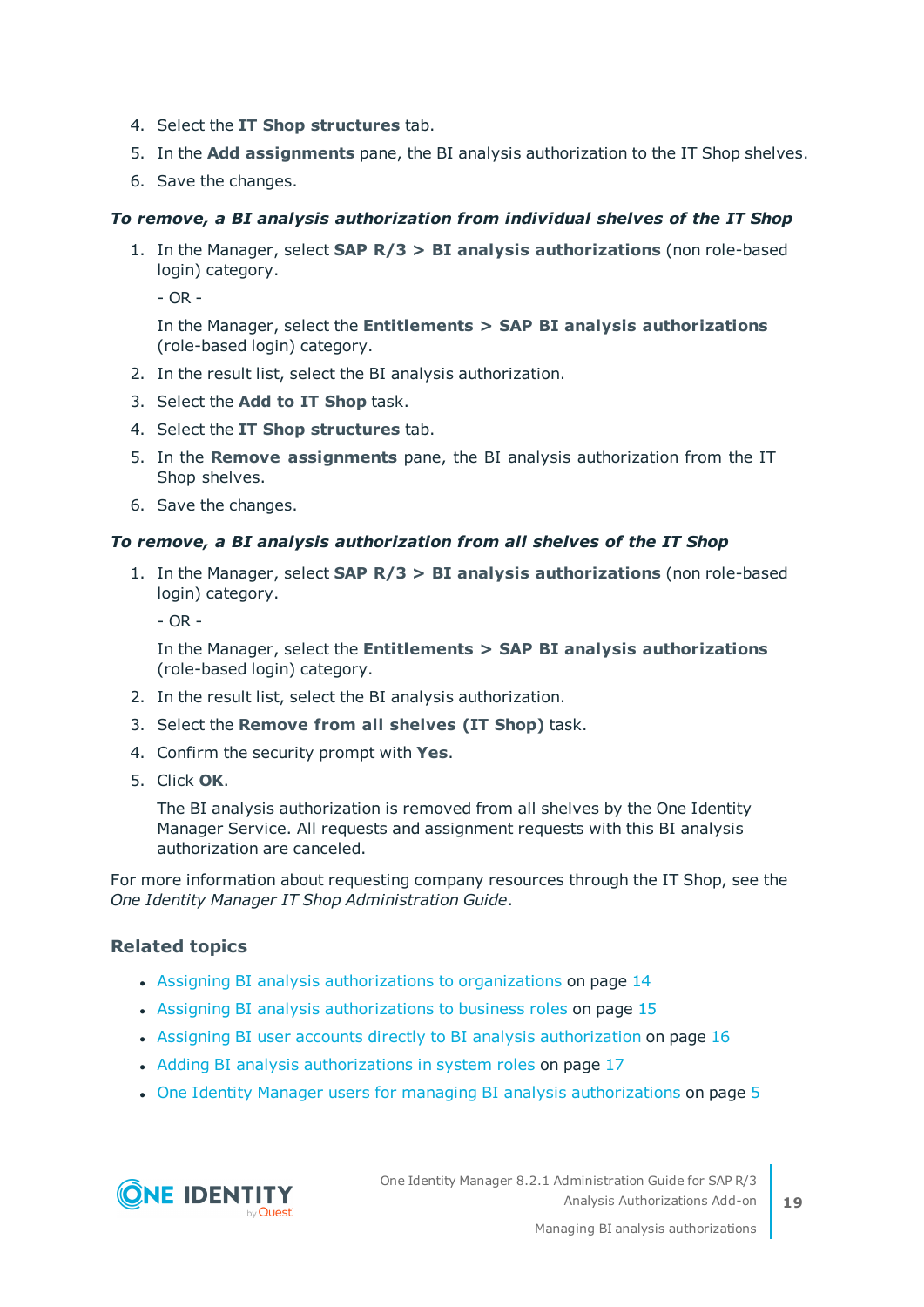## <span id="page-19-0"></span>**Additional tasks for BI analysis authorizations**

After you have entered the main data, you can run the following tasks.

### <span id="page-19-1"></span>**Overview of the BI analysis authorization**

You can view the most important data about a BI analysis authorization on the overview formula.

#### *To obtain an overview of BI analysis authorizations*

- 1. Select the **SAP R/3 > BI analysis authorizations** category.
- 2. Select the BI analysis authorization in the result list.
- <span id="page-19-2"></span>3. Select the **SAP BI analysis authorization overview** task.

### **Assigning extended properties to Assigning BI analysis authorizations**

Extended properties are meta objects, such as operating codes, cost codes, or cost accounting areas that cannot be mapped directly in One Identity Manager.

#### *To specify extended properties for a BI analysis authorization*

- 1. In thManagere , select the **SAP R/3 > BI analysis authorizations** category.
- 2. Select the BI analysis authorization in the result list.
- 3. Select **Assign extended properties**.
- 4. In the **Add assignments** pane, assign extended properties.

TIP: In the **Remove assignments** pane, you can remove assigned extended properties.

#### *To remove an assignment*

- **Select the extended property and double-click**  $\odot$ **.**
- 5. Save the changes.

For more information about setting up extended properties, see the *One Identity Manager Identity Management Base Module Administration Guide*.

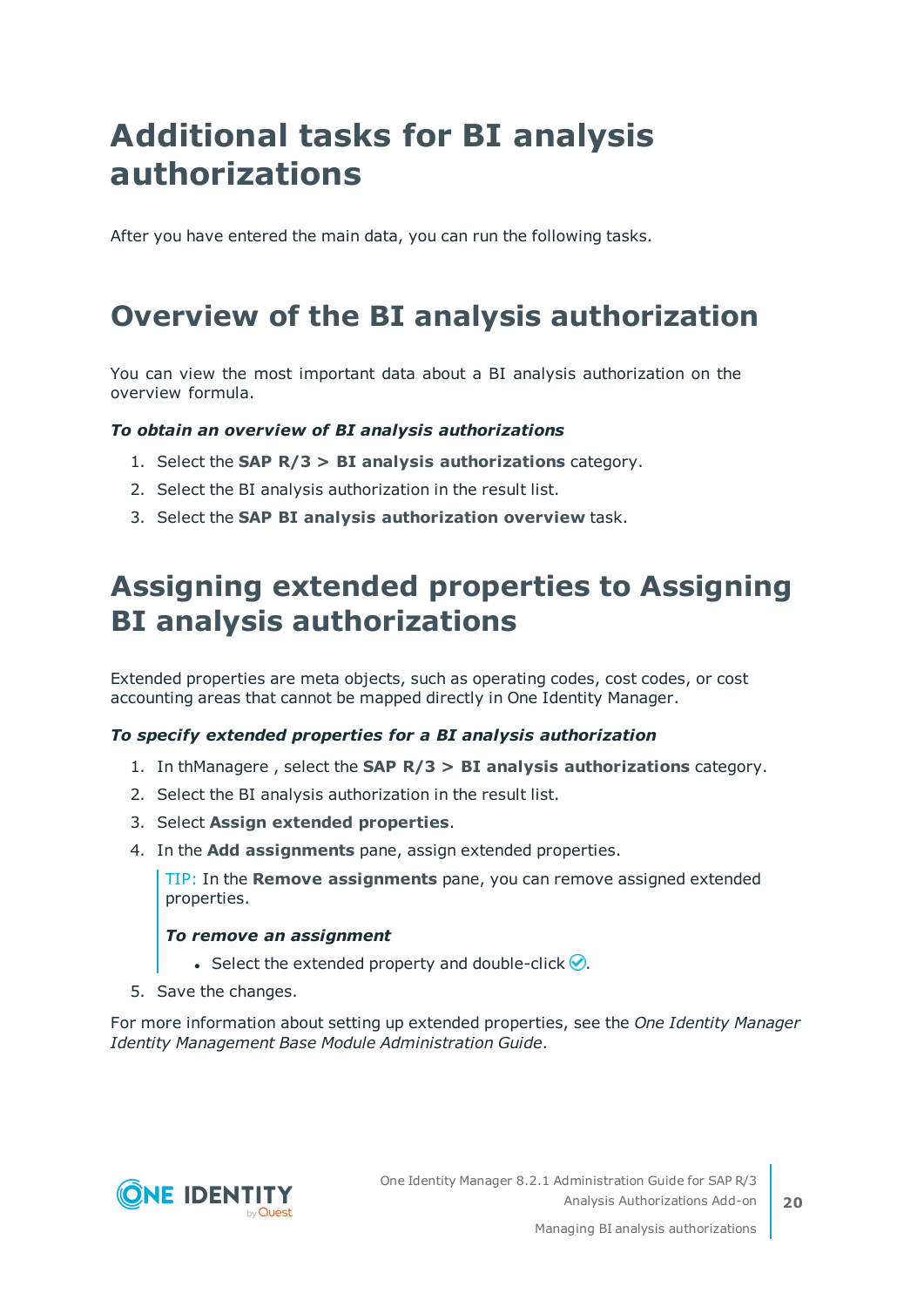### <span id="page-20-0"></span>**General main data of a BI user account**

| Configuration<br>parameter    | <b>Effect when set</b>                                                                                                                                                                 |
|-------------------------------|----------------------------------------------------------------------------------------------------------------------------------------------------------------------------------------|
| QER   Calcu-<br>lateRiskIndex | Preprocessor relevant configuration parameter controlling system<br>components for calculating an employee's risk index. Changes to the<br>parameter require recompiling the database. |
|                               | If the parameter is enabled, values for the risk index can be entered<br>and calculated.                                                                                               |

#### **Table 4: Configuration parameters for risk assessment of BI user accounts**

You can view the following data for BI user accounts.

|  |  |  |  | Table 5: BI user account main data |  |  |
|--|--|--|--|------------------------------------|--|--|
|--|--|--|--|------------------------------------|--|--|

| <b>Property</b>            | <b>Description</b>                                                                                                                                                                                                                                                             |
|----------------------------|--------------------------------------------------------------------------------------------------------------------------------------------------------------------------------------------------------------------------------------------------------------------------------|
| User account               | BI user account identifier.                                                                                                                                                                                                                                                    |
|                            | All SAP user accounts with the same identifier automatically obtain the BI<br>analysis authorizations assigned to this BI user account if they belong to a<br>client in this system.                                                                                           |
| system                     | Unique system ID.                                                                                                                                                                                                                                                              |
| Canonical<br>name          | The BI user account's canonical name. The canonical name is mapped<br>through the SAP connector.                                                                                                                                                                               |
| Distinguished<br>name      | Distinguished name of the BI account. The distinguished name is found<br>using a template.                                                                                                                                                                                     |
| Risk index<br>(calculated) | Maximum risk index value of all assigned BI analysis authorizations. The<br>property is only visible if the <b>QER   CalculateRiskIndex</b> configuration<br>parameter is set. For detailed information, see the One Identity Manager<br>Risk Assessment Administration Guide. |
| User Account<br>exists     | Specifies whether an SAP user account with the name of this BI user<br>account exists in at least one client of the given system (SAPUserAccnt<br>equals SAPB WUser-Accnt).                                                                                                    |

### <span id="page-20-1"></span>**Additional tasks for BI user accounts**

After you have entered the main data, you can run the following tasks.

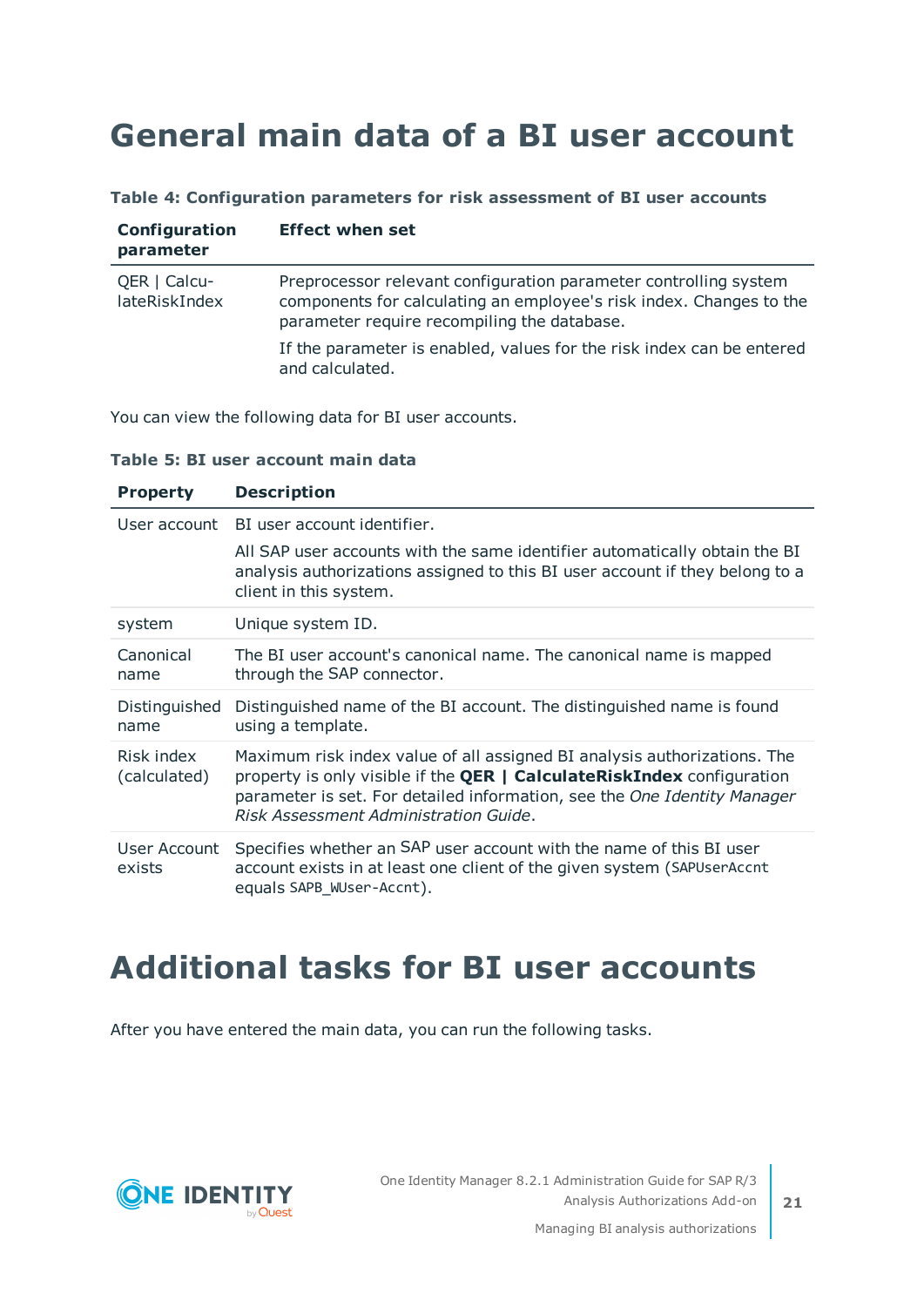### <span id="page-21-0"></span>**Overview of the BI user account**

You can view the most important information about a BI user account on the overview form. You see which SAP user accounts and employees can access to the assigned BI analysis authorizations.

#### *To obtain an overview of an BI user account*

- 1. Select the **SAP R/3 > BI user accounts** category.
- 2. Select the BI user account in the result list.
- <span id="page-21-1"></span>3. Select the **SAP BI user account overview** task.

### **Assigning BI analysis authorizations directly to a BI user account**

BI analysis authorizations can be assigned directly or indirectly to a user account. Indirect assignment is carried out by allocating the employee and BI analysis authorizations in hierarchical roles, like departments, cost centers, locations, or business roles.

To react quickly to special requests, you can assign BI analysis authorizations directly to the BI user account. You can only assign BI analysis authorizations that belong to the same system as the selected BI user account. You cannot directly assign BI analysis authorizations that have the **Only use in IT Shop** option set.

#### *To assign BI analysis authorizations directly to BI user accounts*

- 1. Select the **SAP R/3 > BI user accounts** category.
- 2. Select the BI user account in the result list.
- 3. Select the **Assign BI analysis authorizations** task.
- 4. In the **Add assignments** pane, assign BI analysis authorizations.
	- OR -

In the **Remove assignments** pane, remove BI analysis authorizations.

5. Save the changes.

#### **Related topics**

• Assigning BI analysis [authorization](#page-12-0) directly to BI user accounts on page 13



**22**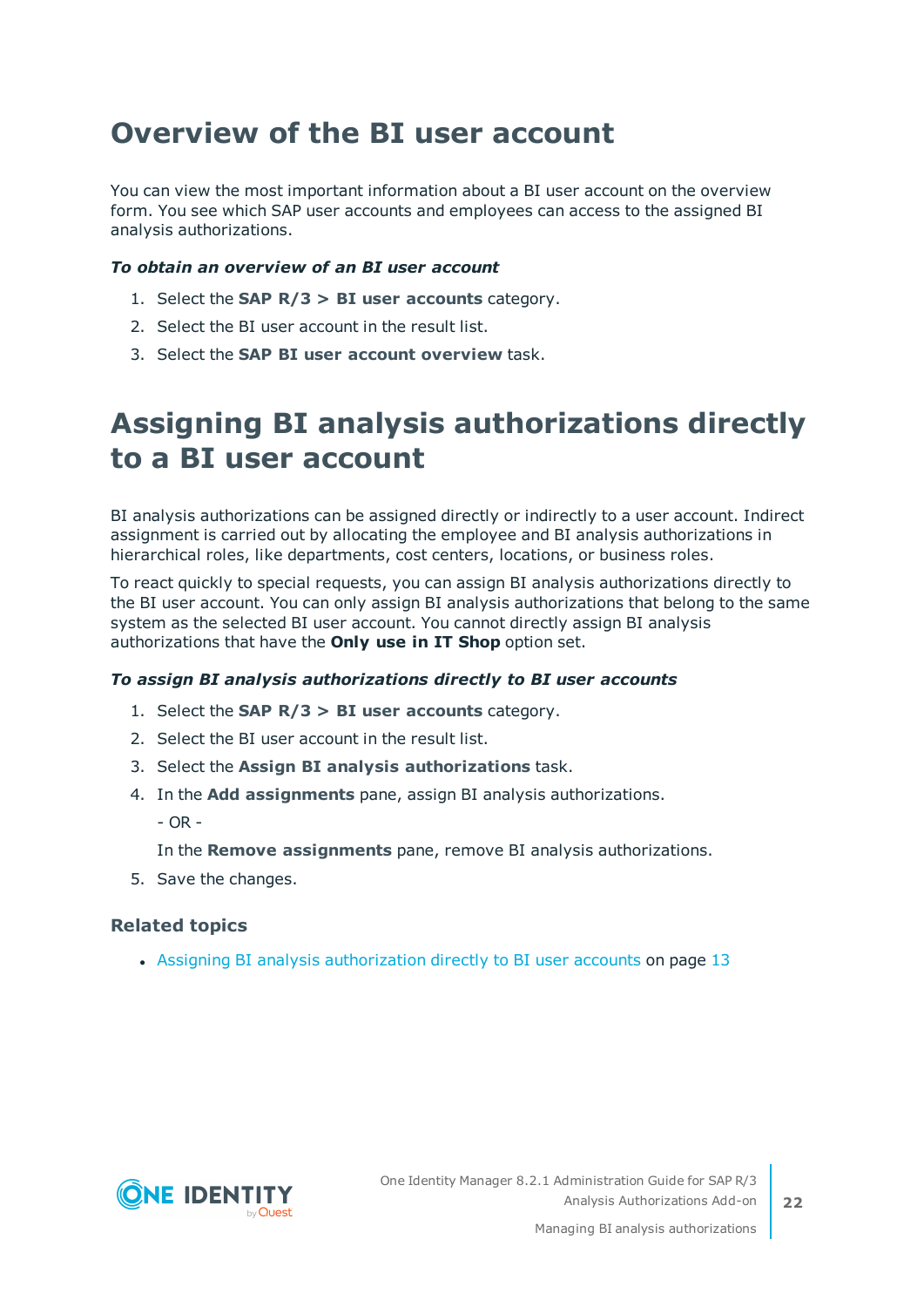### <span id="page-22-0"></span>**Assigning extended properties to BI user accounts**

Extended properties are meta objects, such as operating codes, cost codes, or cost accounting areas that cannot be mapped directly in One Identity Manager.

#### *To specify extended properties for a BI user account*

- 1. In the Manager, select the **SAP R/3 > BI user accounts** category.
- 2. Select the BI user account in the result list.
- 3. Select **Assign extended properties**.
- 4. In the **Add assignments** pane, assign extended properties.

TIP: In the **Remove assignments** pane, you can remove assigned extended properties.

#### *To remove an assignment*

- **Select the extended property and double-click**  $\odot$ **.**
- 5. Save the changes.

For more information about setting up extended properties, see the *One Identity Manager Identity Management Base Module Administration Guide*.

### <span id="page-22-1"></span>**Reports about BI analysis authorizations**

One Identity Manager makes various reports available containing information about the selected base object and its relations to other One Identity Manager database objects. The following reports are available for BI analysis authorizations.

NOTE: Other sections may be available depending on the which modules are installed.

| <b>Report</b>                           | <b>Published</b><br>for | <b>Description</b>                                                                           |
|-----------------------------------------|-------------------------|----------------------------------------------------------------------------------------------|
| Show<br>overview                        | BI user<br>account      | This report shows an overview of the user account and the<br>assigned permissions.           |
| Show<br>overview<br>including<br>origin | BI user<br>account      | This report shows an overview of the user account and<br>origin of the assigned permissions. |

#### **Table 6: Data quality target system report**

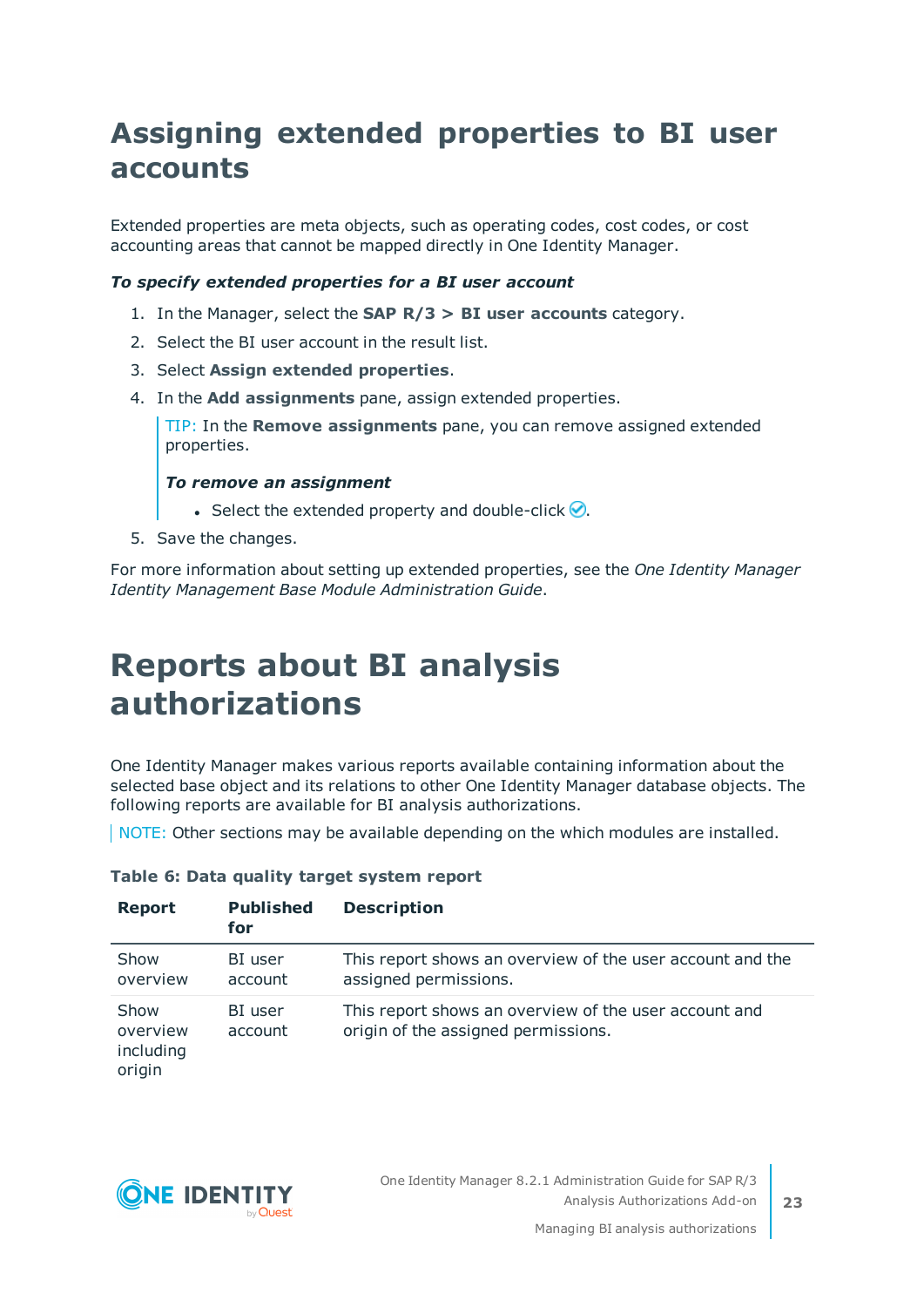| <b>Report</b>                            | <b>Published</b><br>for      | <b>Description</b>                                                                                                                                               |
|------------------------------------------|------------------------------|------------------------------------------------------------------------------------------------------------------------------------------------------------------|
| Show<br>overview<br>including<br>history | BI user<br>account           | This report shows an overview of the user accounts<br>including its history.                                                                                     |
|                                          |                              | Select the end date for displaying the history (Min. date).<br>Older changes and assignments that were removed before<br>this date, are not shown in the report. |
| Overview of<br>all<br>assignments        | BI analysis<br>authorization | This report finds all roles containing employees who have<br>the selected system entitlement.                                                                    |
| Show<br>overview                         | BI analysis<br>authorization | This report shows an overview of the system entitlement<br>and its assignments.                                                                                  |
| Show<br>overview<br>including<br>origin  | BI analysis<br>authorization | This report shows an overview of the system entitlement<br>and origin of the assigned user accounts.                                                             |
| Show<br>overview<br>including<br>history | BI analysis<br>authorization | This report shows an overview of the system entitlement<br>and including its history.                                                                            |
|                                          |                              | Select the end date for displaying the history (Min. date).<br>Older changes and assignments that were removed before<br>this date, are not shown in the report. |

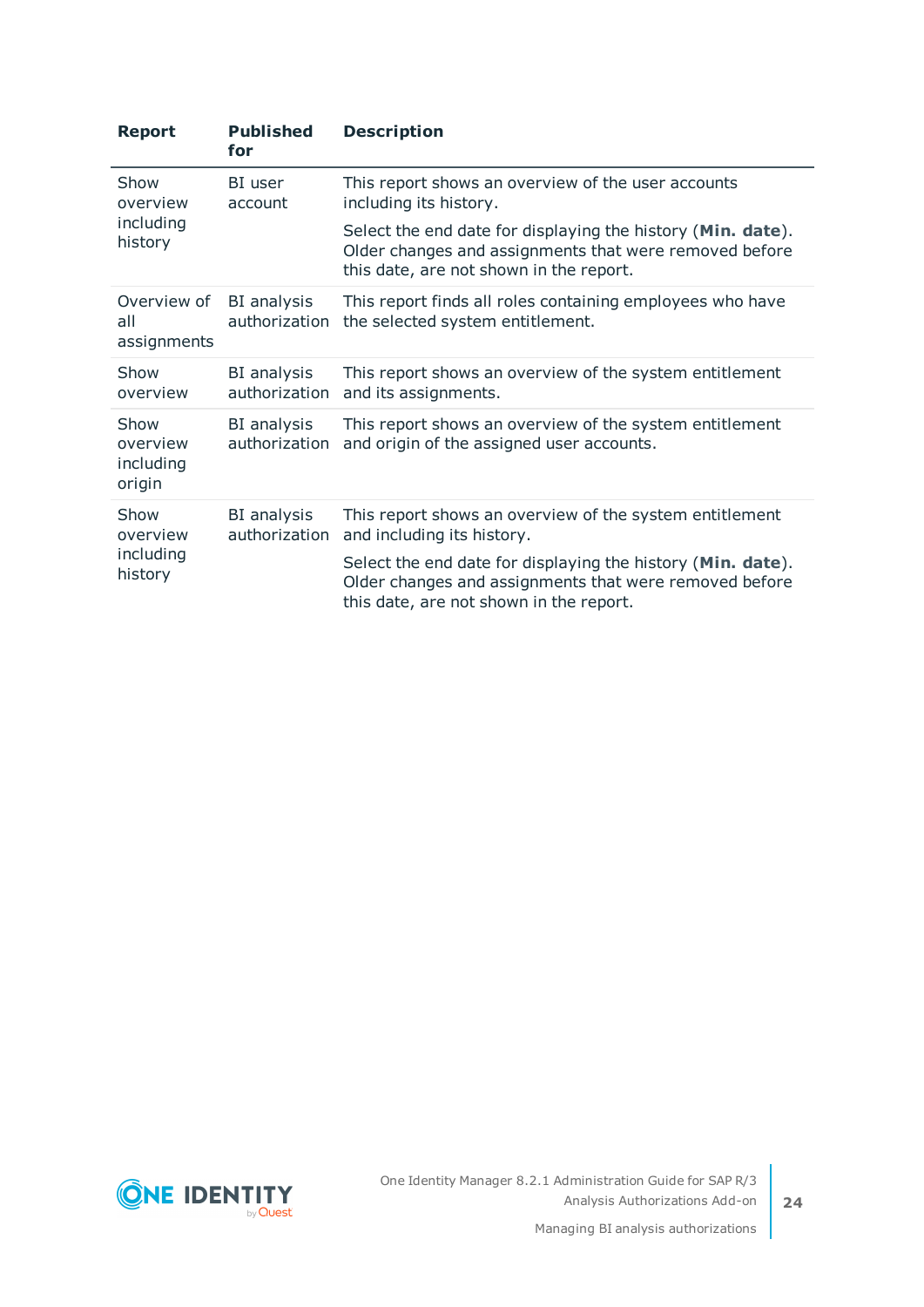# **Appendix A**

## <span id="page-24-0"></span>**Appendix:Configuration parameters for the SAP R/3 Analysis Authorizations Add-on Module**

The following configuration parameters are additionally available in One Identity Manager after the module has been installed.

|  | Table 7: Configuration parameters for the module |  |  |
|--|--------------------------------------------------|--|--|
|  |                                                  |  |  |

| <b>Configuration Description</b><br>parameter |                                                                                                                                                                                                                                                                                                                                                                               |
|-----------------------------------------------|-------------------------------------------------------------------------------------------------------------------------------------------------------------------------------------------------------------------------------------------------------------------------------------------------------------------------------------------------------------------------------|
| TargetSystem<br>  SAPR3  <br><b>HRProfile</b> | Preprocessor relevant configuration parameter for controlling module<br>components for BI analysis authorization administration in SAP R/3. If<br>the parameter is set, BI analysis authorizations can be managed by One<br>Identity Manager. Changes to this parameter require the database to be<br>recompiled.                                                             |
|                                               | If you disable the configuration parameter at a later date, model<br>components and scripts that are not longer required, are disabled. SQL<br>procedures and triggers are still carried out. For more information<br>about the behavior of preprocessor relevant configuration parameters<br>and conditional compiling, see the One Identity Manager Configuration<br>Guide. |



One Identity Manager 8.2.1 Administration Guide for SAP R/3 Analysis Authorizations Add-on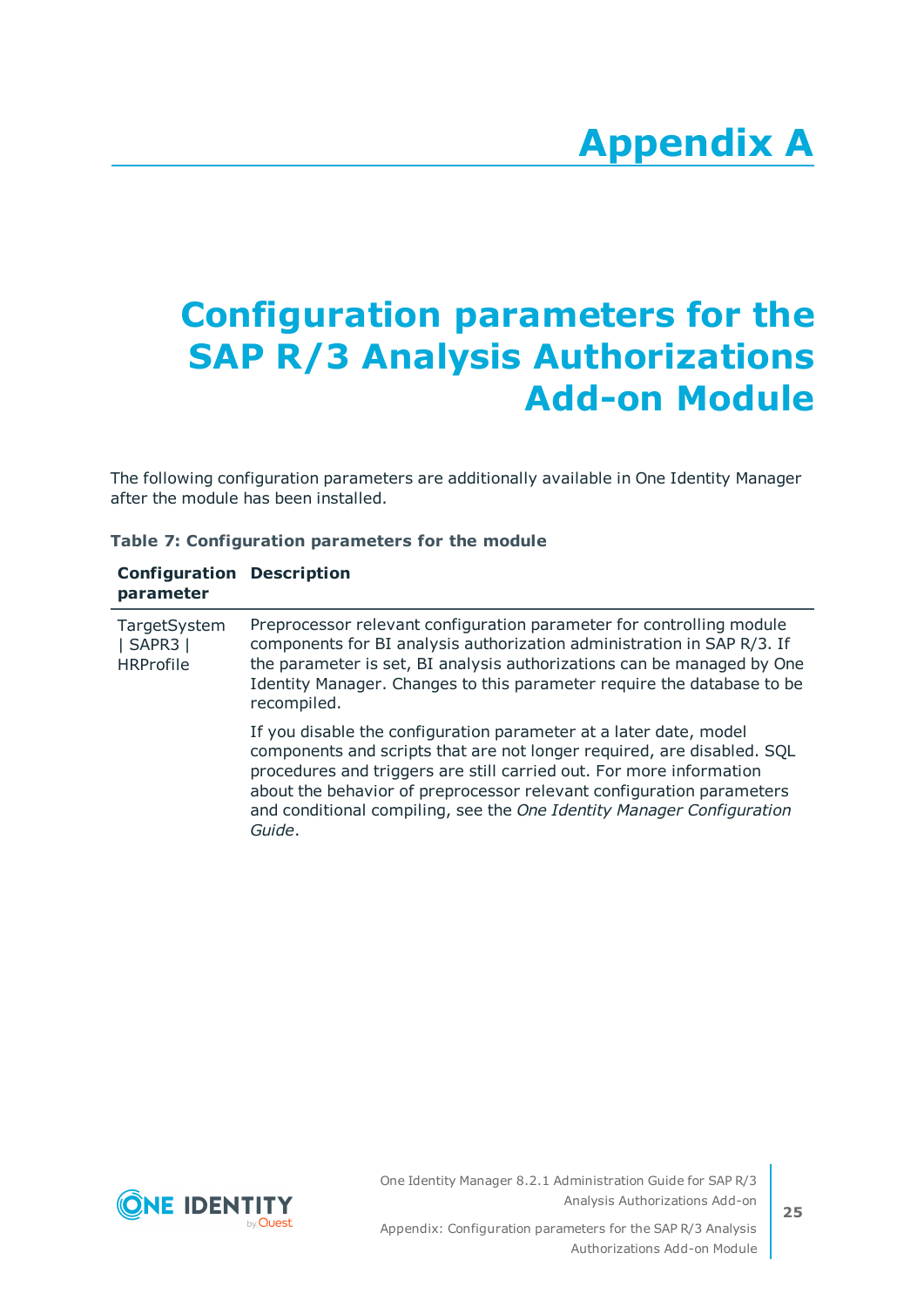# **Appendix B**

# <span id="page-25-0"></span>**Appendix:Default project template for the SAP R/3 Analysis Authorizations Add-on Module**

A default project template ensures that all required information is added in One Identity Manager. This includes mappings, workflows, and the synchronization base object. If you do not use a default project template you must declare the synchronization base object in One Identity Manager yourself.

Use a default project template for initially setting up the synchronization project. For custom implementations, you can extend the synchronization project with the Synchronization Editor.

The project template uses mappings for the following schema types.

#### **Table 8: Mapping SAP R/3 schema types to tables in the One Identity Manager schema**

#### **Schema type in the target system Table in the One Identity Manager Schema**

| SAPBWP      | <b>SAPBWP</b>     |
|-------------|-------------------|
| BWUserInBWP | SAPBWUserInSAPBWP |

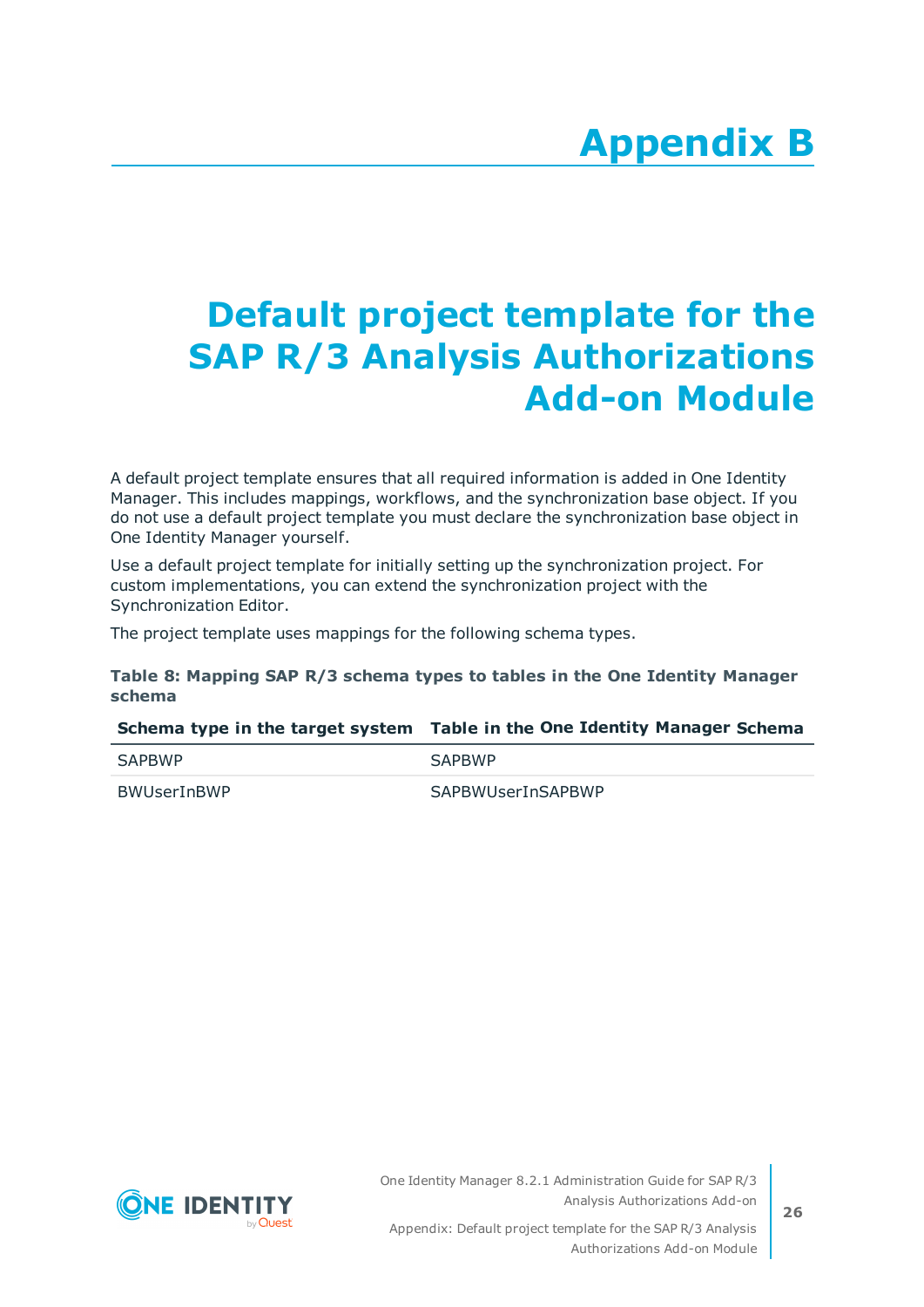<span id="page-26-0"></span>One Identity solutions eliminate the complexities and time-consuming processes often required to govern identities, manage privileged accounts and control access. Our solutions enhance business agility while addressing your IAM challenges with on-premises, cloud and hybrid environments.

## <span id="page-26-1"></span>**Contacting us**

For sales and other inquiries, such as licensing, support, and renewals, visit <https://www.oneidentity.com/company/contact-us.aspx>.

### <span id="page-26-2"></span>**Technical support resources**

Technical support is available to One Identity customers with a valid maintenance contract and customers who have trial versions. You can access the Support Portal at [https://support.oneidentity.com/.](https://support.oneidentity.com/)

The Support Portal provides self-help tools you can use to solve problems quickly and independently, 24 hours a day, 365 days a year. The Support Portal enables you to:

- Submit and manage a Service Request
- View Knowledge Base articles
- Sign up for product notifications
- Download software and technical documentation
- View how-to videos at [www.YouTube.com/OneIdentity](http://www.youtube.com/OneIdentity)
- Engage in community discussions
- Chat with support engineers online
- View services to assist you with your product



About us